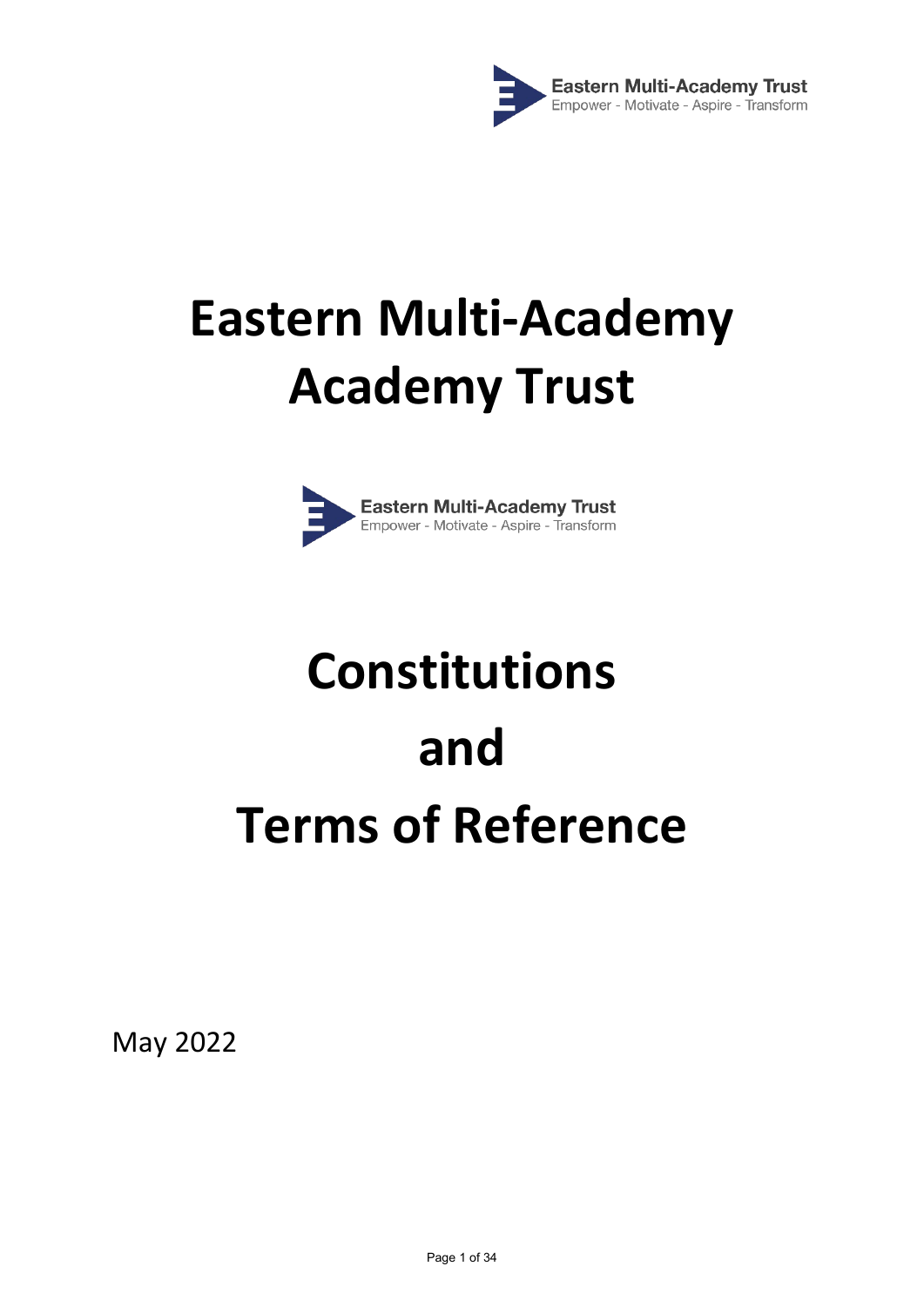

# **Contents**

# Constitutions and Terms of Reference

- 1. Introduction
- 2. Definitions
- 3. Related Policies and Documents
- 4. Governance Structure
- 5. Review of and amendment to Constitutions and Terms of Reference

# Appendices – Constitutions and Terms of Reference for:

- 1. Board of Trustees
- 2. Board of Trustees Finance and Operations Committee
- 3. Board of Trustees Audit & Risk Committee
- 4. Board of Trustees HR & Wellbeing Committee
- 5. Board of Trustees Hearings Committee
- 6. Board of Trustees Appeals Committee
- 7. Academy Committees (AC)
- 8. AC Learner Discipline Committee
- 9. AC Hearings Committee
- 10. AC Appeals Committee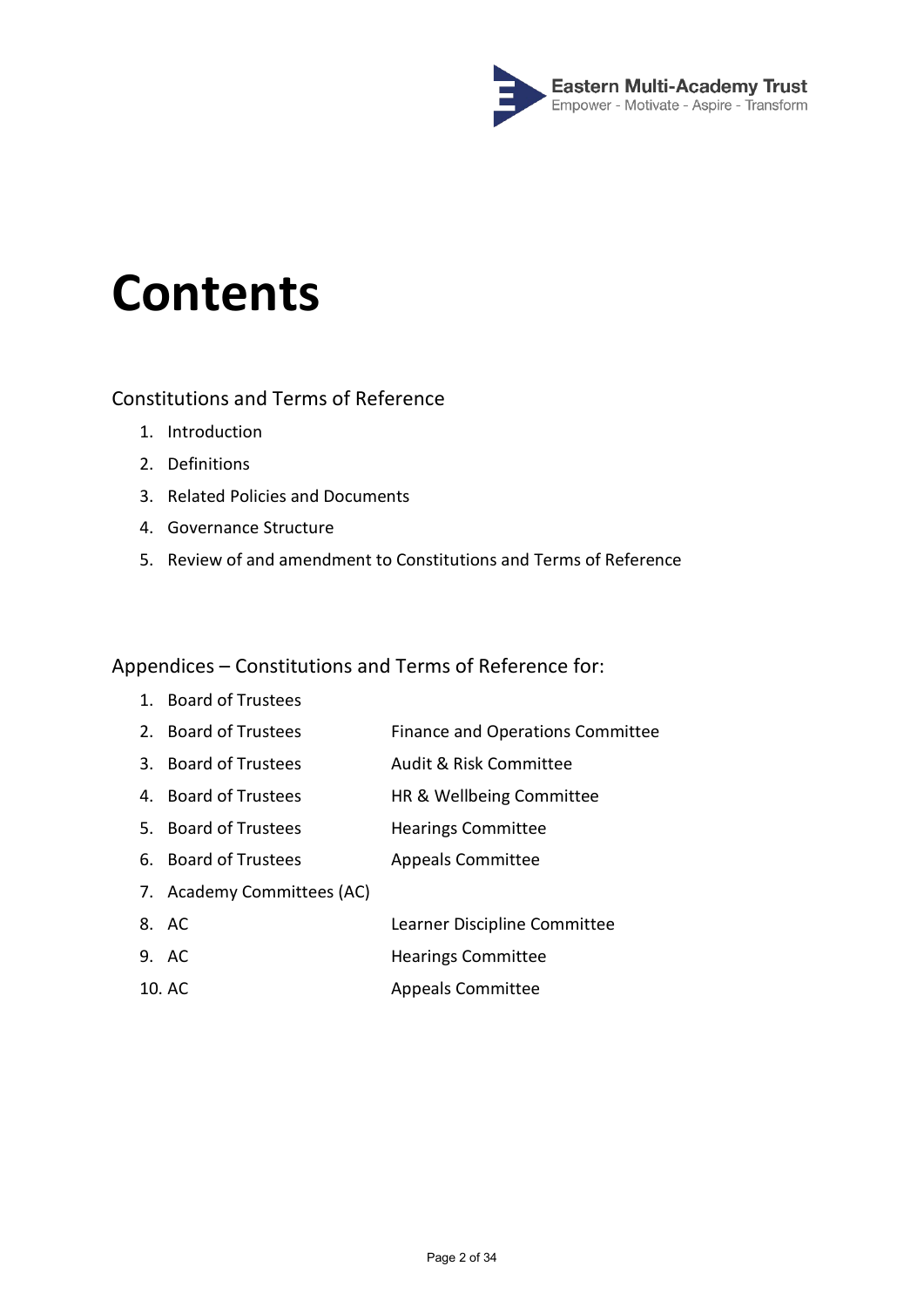

# **Constitutions and Terms of Reference 2022**

# **1. Introduction**

- 1.1 As provided by Articles 100 -104 of the Articles of Association, the Trustees:
	- i. may appoint separate committees to be known as Academy Committees for each Academy; and
	- ii. may establish any other committee.
- 1.2 The constitution, membership and proceedings of any committee shall be determined by the Board and the establishment, terms of reference, constitution and membership of any such committee shall be reviewed at least once in every twelve months.
- 1.3 The membership of any such committee may include persons who are not Trustees, provided that, (with the exception of the Academy Committees), a majority of members of any committee of the Trustees shall be Trustees.
- 1.4 Except in the case of an Academy Committee, no vote on any matter shall be taken at a meeting of a committee of the Trustees unless the majority of members of the committee present are Trustees.
- 1.5 The functions and proceedings of the Academy Committees shall be subject to regulations made by the Trustees from time to time.
- 1.6 The Board has determined to establish the following Committees:
	- i. Finance and Operations Committee
	- ii. Audit & Risk Committee
	- iii. HR & Wellbeing Committee
	- iv. Academy Committees
	- v. Academy Committee Learner Discipline Committee
	- vi. Hearings Committee
	- vii. Appeals Committee.
- 1.7 Each Committee's constitution and terms of reference are set out in Appendices 1 10.

#### **2. Definitions**

- 2.1 'Academy' means any school which is established and maintained by Eastern Multi-Academy Trust;
- 2.2 'Board' means the Board of Trustees;
- 2.3 'Trustee', 'Academy Committee Member' and 'Principal' mean respectively a Trustee of the Board of Trustees, a Member of an Academy Committee (also known as Local Governors), an Academy Principal;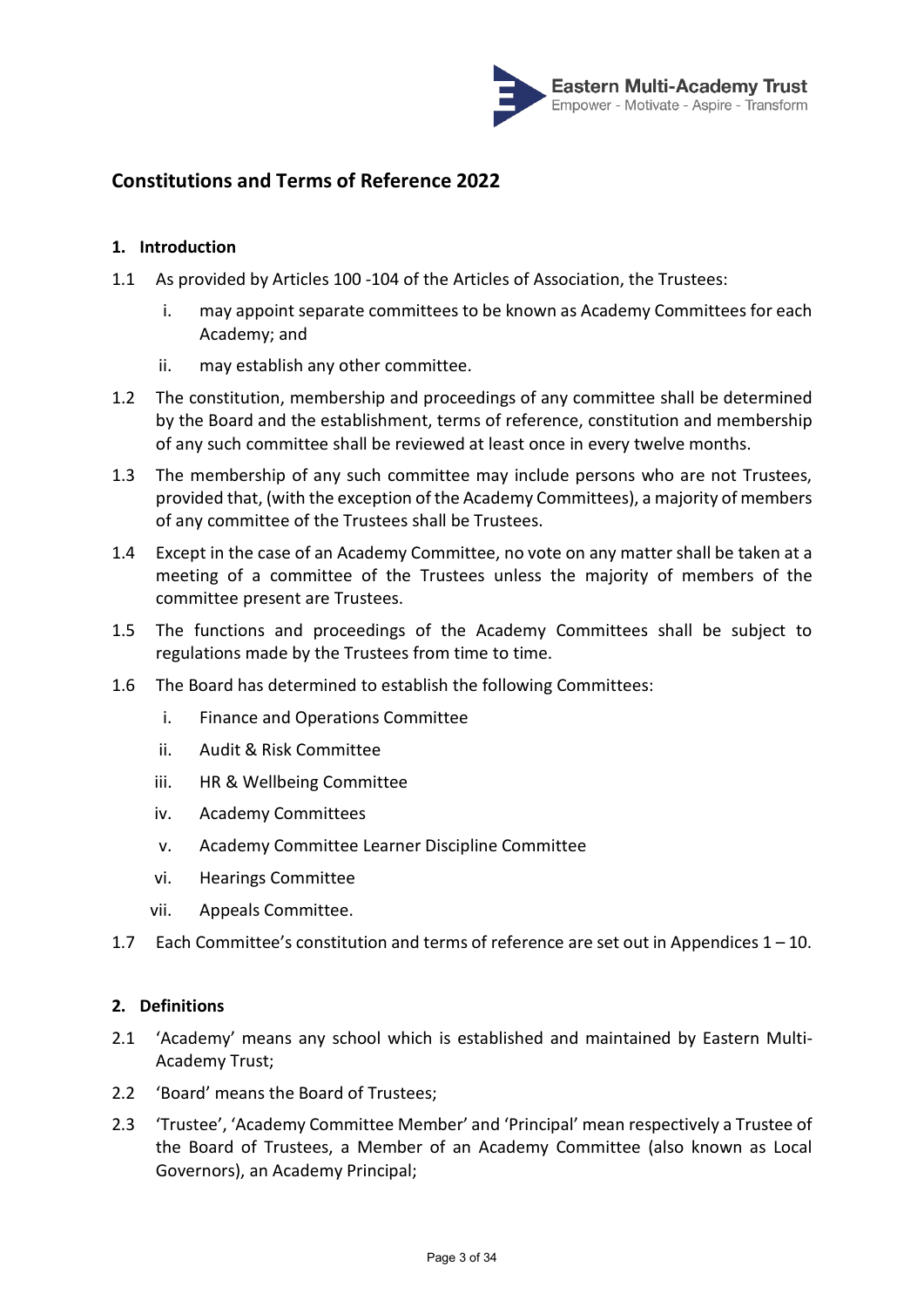

- 2.4 'Academy Committee (AC)' means the Academy Committee established for the purposes of overseeing the operation of an Academy; an Academy Committee is referred in the Trust Articles of Association as a Local Governing Body (LGB) hence Academy Committee Members are also known as Local Governors;
- 2.5 The role of the Accounting Officer will be undertaken by the Chief Executive;
- 2.6 The role of the Company Secretary (Secretary) will be undertaken by the Clerk to the Board (Governance Professional);
- 2.7 'The Trust' means Eastern Multi-Academy Trust;
- 2.8 All other definitions have the same meanings as given in the Trust's Articles of Association and the Academies Act 2010.

# **3. Related Policies and Documents**

- 3.1 Standing Orders;
- 3.2 Code of Conduct;
- 3.3 Scheme of Delegation: General and Financial;
- 3.4 Articles of Association;
- 3.5 The Funding Agreement;
- 3.6 Financial Regulations;
- 3.7 Academy Trust Handbook;
- 3.8 Policy Approval Schedule

Other policies and documents may be identified from time to time as circumstances change and may be added to this list.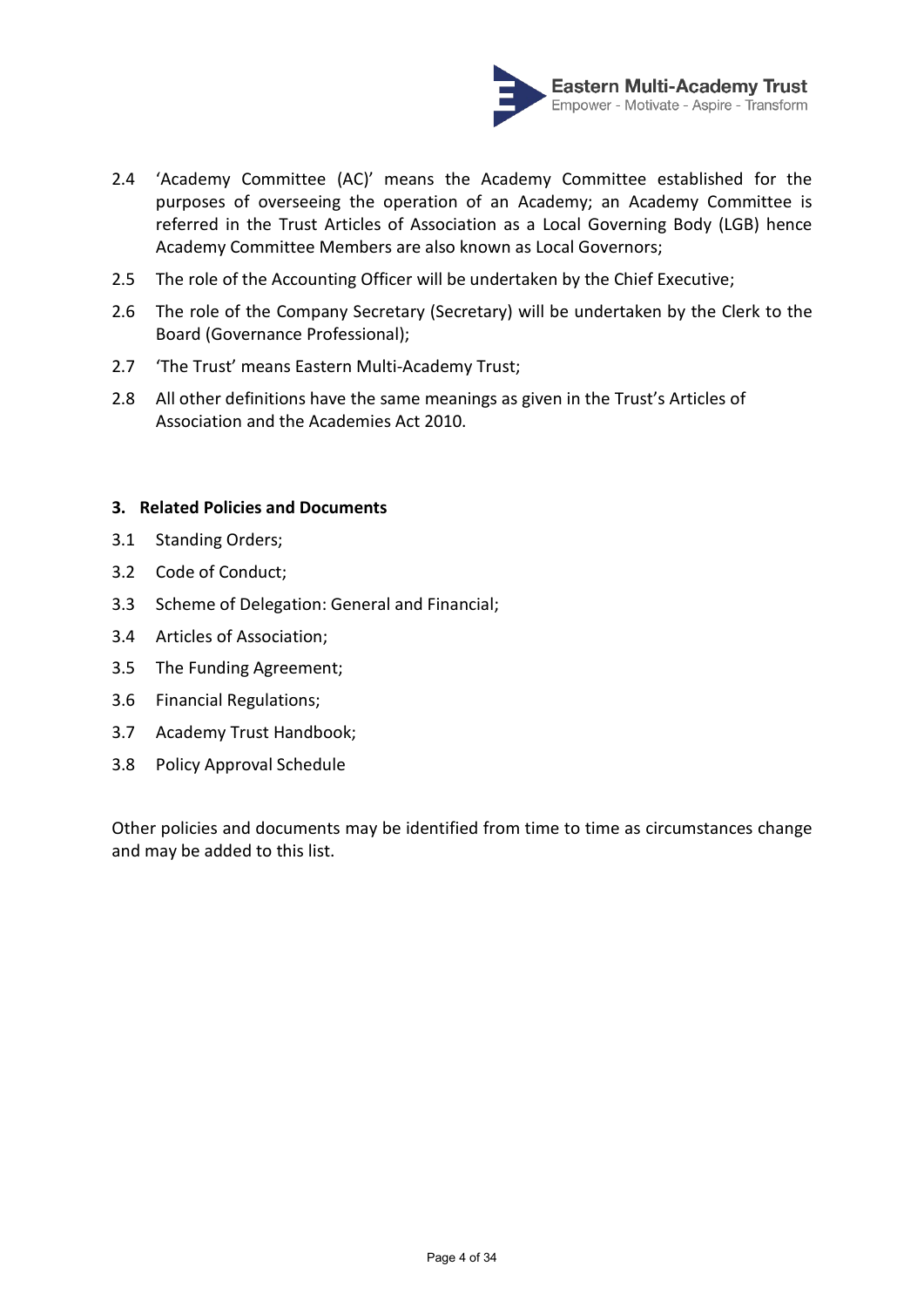

# **4. Governance Structure**

4.1 The Trust Board of Trustees has overall responsibility and ultimate decision-making authority for all the work of the Academy Trust. The Board has determined that the following governance structure be adopted for the Academy Trust:

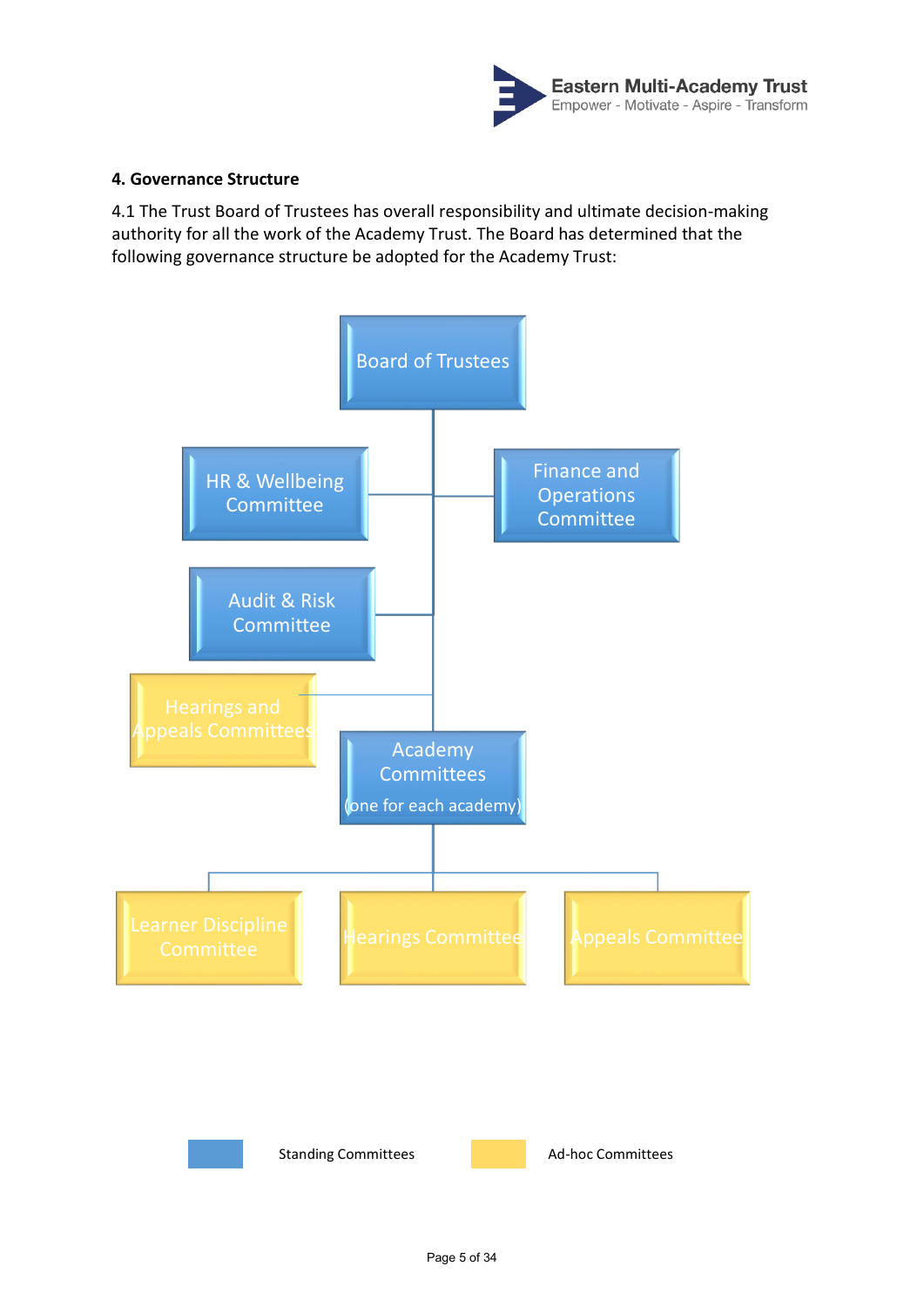

4.2 Articles 105-105A of the Trust's Articles of Association allow the Board to delegate powers or functions (including the power to sub-delegate) to any Trustee, committee (including any Academy Committee), the Chief Executive or any other holder of an executive office. The Board of Trustees may also revoke or alter any such delegation.

4.3 In certain circumstances, it may become necessary for the Board to intervene and hence alter the functioning of or 'stand down' an Academy Committee and appoint a Task & Finish Group to temporarily take its place or perform certain of its functions. Such a Task & Finish Group is referred to as an Improvement Board (IB). An Improvement Board may also be put in place as a transition arrangement from the point when a new academy joins the Trust.

4.4 Circumstances precipitating such a move would include:

- Identification of weak governance;
- In response to the outcome of an annual review of governance or an Ofsted inspection;
- In response to the outcome of an Ofsted inspection where there is a grading decline or an academy moves into a category of serious weakness or requiring improvement;
- Insufficient progress is being made against educational targets;
- Where there are concerns about financial matters;
- Where the safety of pupils or staff is at risk.

In this situation, the main function of the Improvement Board would be to secure governance of the academy and develop a sound basis for improvement. It would be in place until the trigger was removed. Such a group is likely to be a small, focused group and will be pertinent to the needs of that academy.

At the earliest opportunity, an academy's Academy Committee will assume or resume its usual role in line with the Terms of Reference.

4.5 A Task & Finish Group or Improvement Board is a temporary group set up to address a given task or situation over a finite period. As such, its constitution and terms of reference may be unique to that particular group. It is, however, akin to an Academy Committee (referred to as a Local Governing Body in the Trust's Articles of Association) and thus not subject to the conditions imposed by Article 101 whereby the majority of its members must be trustees.

4.6 Where an IB is in place, the Trust will ensure that parents' opinions continue to be heard and form a fundamental part of the academy's recovery programme through either parent representation on the IB or by establishing a Stakeholder Advisory Committee (SAC).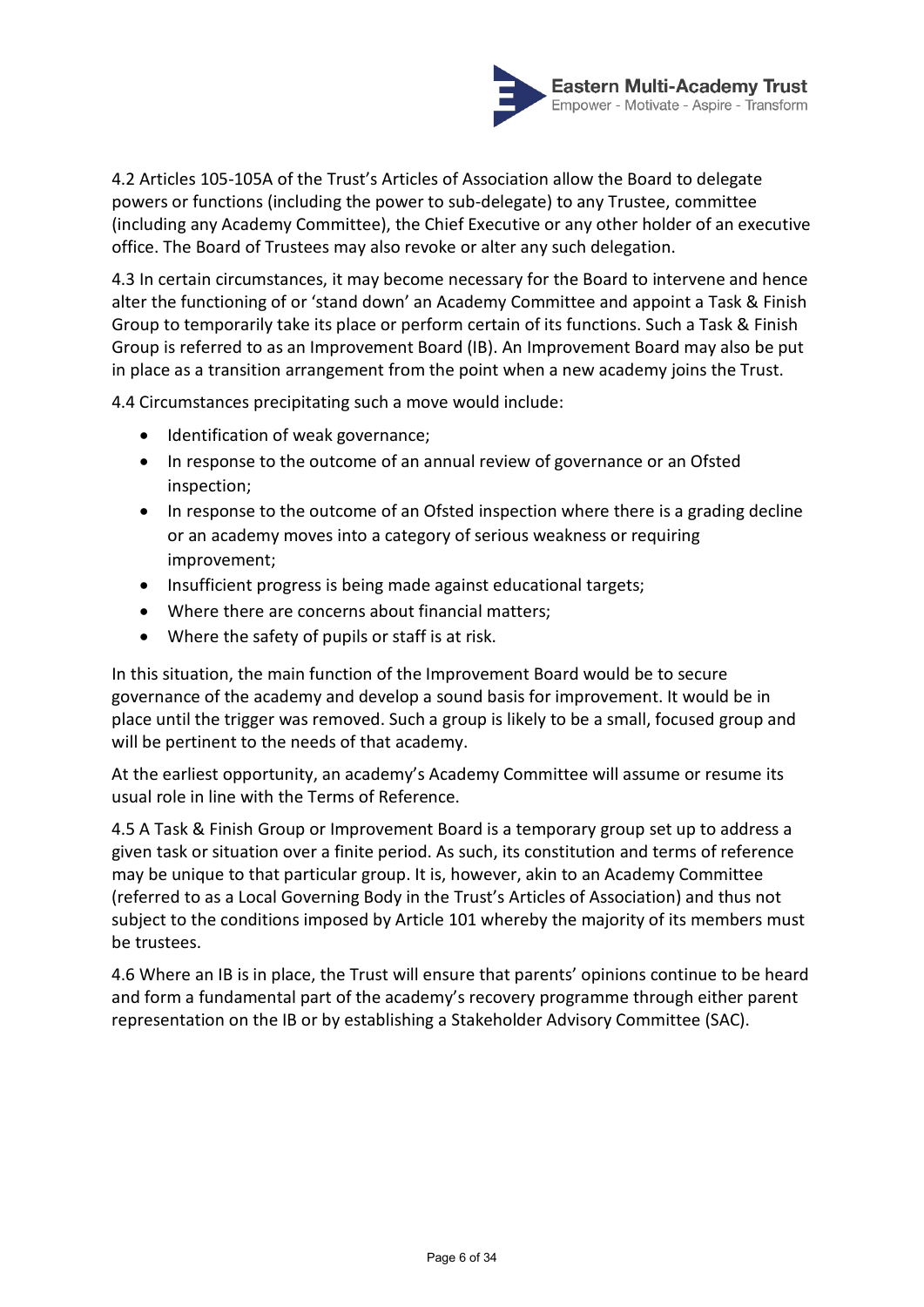

# **5. Review of and amendment to the Constitutions and Terms of Reference**

- 5.1 The Secretary is required to keep under continuous review the provisions of this document and will ensure that all constitutions and terms of reference are reviewed annually with the intention of recommending to the Board and Academy Committees improvements/amendments to meet changed circumstances.
- 5.2 Individual Trustees, Academy Committee Members (Local Governors), Principals or the Chief Finance Officer may wish to propose to the Secretary, improvements or amendments to this document. Points raised will be the subject of a report to the next convenient meeting of the Board and Academy Committees, so that a decision may be made.
- 5.3 Any amendments to this document will require the approval of the Board, following discussion with Academy Committees, unless those amendments are provided for by statute or regulation, in which case such changes will be made and notified to the Board and Academy Committees without delay.
- 5.4 The adoption of this document may amend previously approved policy or procedure and will therefore be deemed to take precedence and inform subsequent decisions. The amendments will not work retrospectively and affect previous decisions.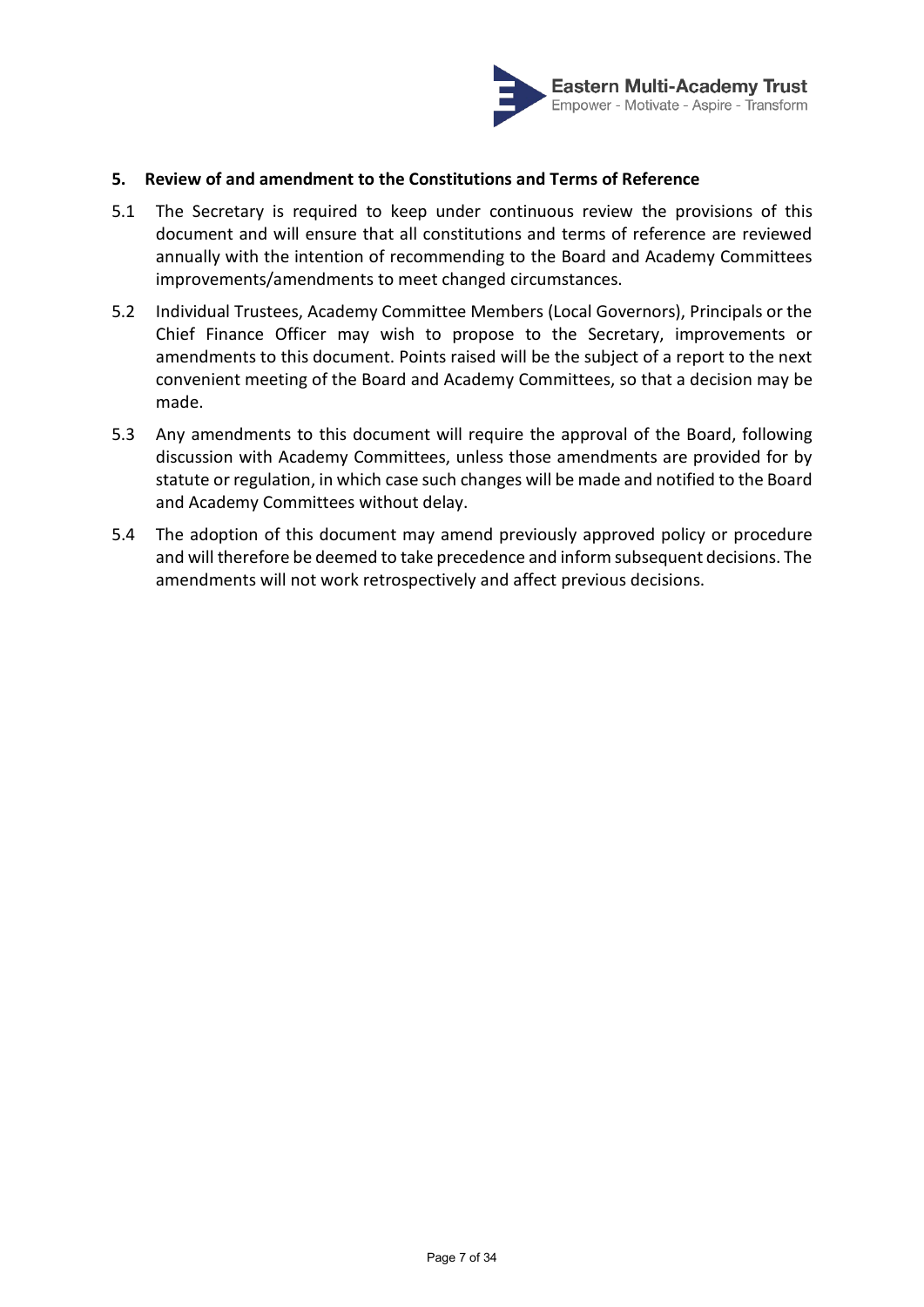

# **Board of Trustees - Constitution and Terms of Reference**

# **1. Membership**

- 1.1 The number of Trustees shall be not less than three but, (unless otherwise determined by ordinary resolution) shall not be subject to any maximum.
- 1.2 Subject to Articles 48-49 and 58, the Trust shall have the following Trustees:
	- i. up to ten Trustees appointed by the Trust Members ("Member-appointed Trustees");
	- ii. the Chief Executive Officer, if appointed;
	- iii. parent representation will be on the Academy Committees where two Parent Academy Committee Members (also known as Parent Governors) will be elected at each Academy
- 1.3 The Trustees may appoint up to 5 Co-opted Trustees.

# **2. Quorum**

- 2.1 The quorum for a meeting of the Trustees, and any vote on any matter thereat, shall be any three Trustees or where greater any one half (rounded up to a whole number) of the total number of Trustees holding office at the date of the meeting.
- 2.2 If the Secretary of State has appointed Additional or Further Trustees then a majority of the quorum must be made up of Additional or Further Trustees.
- 2.3 The Trustees may act notwithstanding any vacancies, but, if the number of Trustees is less than the number fixed as the quorum, the continuing Trustees may act only for the purpose of filling vacancies or of calling a general meeting.
- 2.4 The quorum for the purposes of:
	- i. appointing Parent Trustees;
	- ii. any vote on the removal of Trustees;
	- iii. any vote on the removal of the Chair of the Trustees;

shall be any two-thirds (rounded up to a whole number) of the persons who are at the time Trustees entitled to vote on those respective matters.

#### **3. Meetings**

- 3.1 Subject to the Articles, the Trustees may regulate their proceedings as they think fit.
- 3.2 As provided by Article 109 of the Articles, the Board shall hold at least three meetings each year.
- 3.3 The Board has determined that it shall hold at least one meeting each term, the calendar of meeting dates to be agreed at the start of each academic year.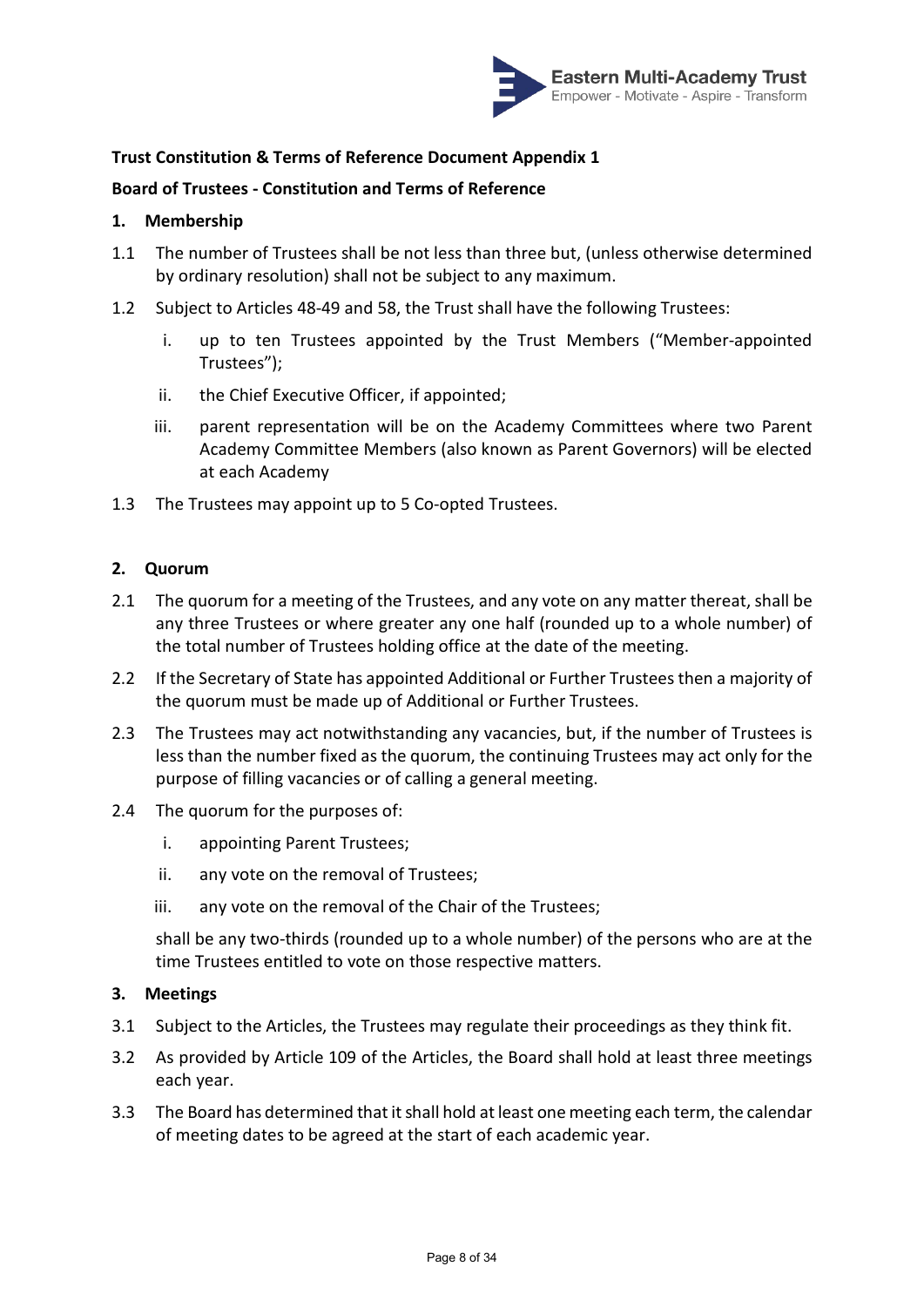

# 3.4 **Chair and Vice-Chair:**

- i. The Chair and Vice-Chair will be elected by the Board on an annual basis at its first meeting in the autumn term.
- ii. No Trustee employed by the Trust will act as Chair to the Board.
- iii. Where the Chair is absent from any meeting or there is at the time a vacancy in the office of the Chair, the Vice-Chair shall act as the Chair for the purposes of the meeting.
- iv. In accordance with Article 121, where there is an equal division of votes, the Chair of the meeting shall have a casting vote in addition to any other vote they may have.

# 3.5 **Clerking:**

- i. The Clerk will circulate an agenda for each meeting and papers at least 7 clear days before a Board meeting.
- ii. The Clerk will prepare notes of the meeting.

# **4. Delegated Powers**

- 4.1 The Board has agreed a formal schedule of matters reserved for its decision, i.e. those matters which should not be delegated. As provided by article 105 of the Articles, within the Scheme of Delegation the Board has delegated to committees, including Academy Committees or equivalents, the Chief Executive Officer, Principals, the Chief Finance Officer and other holders of an executive office such of its powers or functions as it considers desirable, to be exercised by them. Those delegations may be made subject to any conditions the Board may impose and may be revoked or altered.
- 4.2 In the event of a need to make genuinely urgent decisions between meetings of the Board, and where appropriate in consultation with the Chief Executive and a relevant Committee Chair, the Chair of the Board may take action on behalf of the Board. The decisions taken and the reasons for urgency will be explained fully at the next meeting of the Board and minuted accordingly.

#### **5. Responsibilities**

- 5.1 The business of the Trust shall be managed by the Board who may exercise all the powers of the Trust as set out in the Articles.
- 5.2 The Board is responsible for ensuring that high standards of corporate governance are maintained. It will exercise its powers and functions with a view to fulfilling a largely strategic leadership role in the running of the Trust, addressing such matters as:
	- i. policy development and strategic planning, including target-setting to keep up momentum on academy improvement;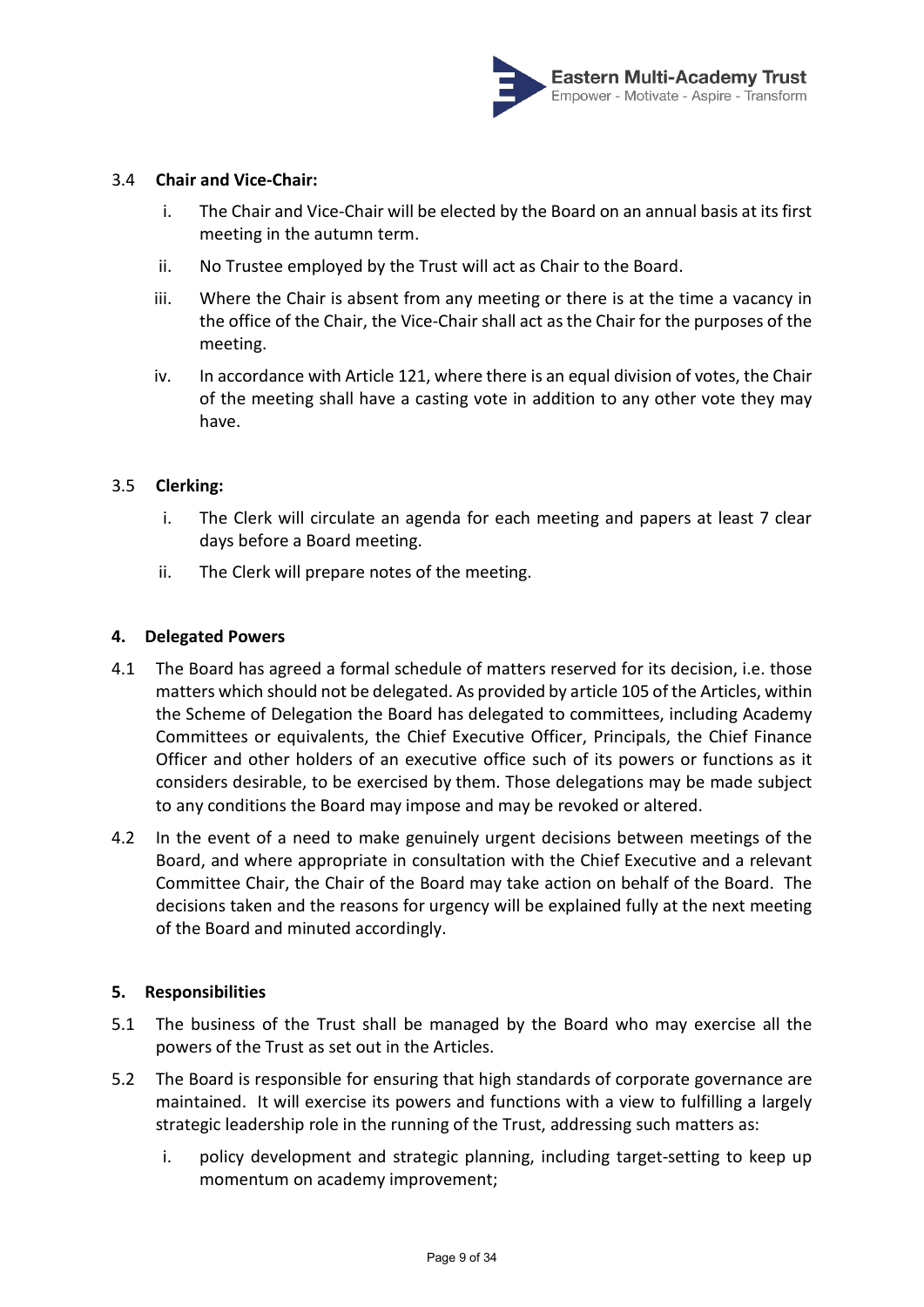

- ii. ensuring sound management and administration of the Trust and its academies and ensuring that managers are equipped with relevant skills and guidance;
- iii. ensuring compliance with general legislative requirements covering data, education, employment, property and health and safety regulations;
- iv. establishing and maintaining a transparent system of prudent and effective internal controls;
- v. management of the Trust's financial, human and other resources;
- vi. monitoring performance and the achievement of objectives and ensuring that plans for improvement are acted upon;
- vii. assisting academies to be responsive to the needs of parents and the community and making them more accountable through consultation and reporting;
- viii. setting the Trust's standards of conduct and values;
- ix. assessing and managing risk, (including the preparation of a statement on academies risk management, for its annual report and accounts);
- x. to be accountable to the community and to those who fund the Trust for the quality of education the Trust provides;
- xi. to hold to account each Principal and their staff.

#### **6. Powers**

- 6.1 Article 5 of the Articles of Association provides that the Board shall exercise the following powers:
	- i. to draw, make, accept, endorse, discount, execute and issue promissory notes, bills, cheques and other instruments, and to operate bank accounts in the name of the Academy Trust;
	- ii. to raise funds and to invite and receive contributions provided that in raising funds the Academy Trust shall not undertake any substantial permanent trading activities and shall conform to any relevant statutory regulations;
	- iii. (subject to such consents as may be required by law) to acquire, alter, improve and to charge or otherwise dispose of property;
	- iv. to employ such staff, as are necessary for the proper pursuit of the Object and to make all reasonable and necessary provision for the payments of pensions and superannuation to staff and their dependants;
	- v. to establish or support, whether financially or otherwise, any charitable companies, trusts, associations or institutions formed for all or any of the Objects;
	- vi. to co-operate with other charities, other independent and maintained schools, academies and institutions within the further education sector, voluntary bodies and statutory authorities operating in furtherance of the Object and to exchange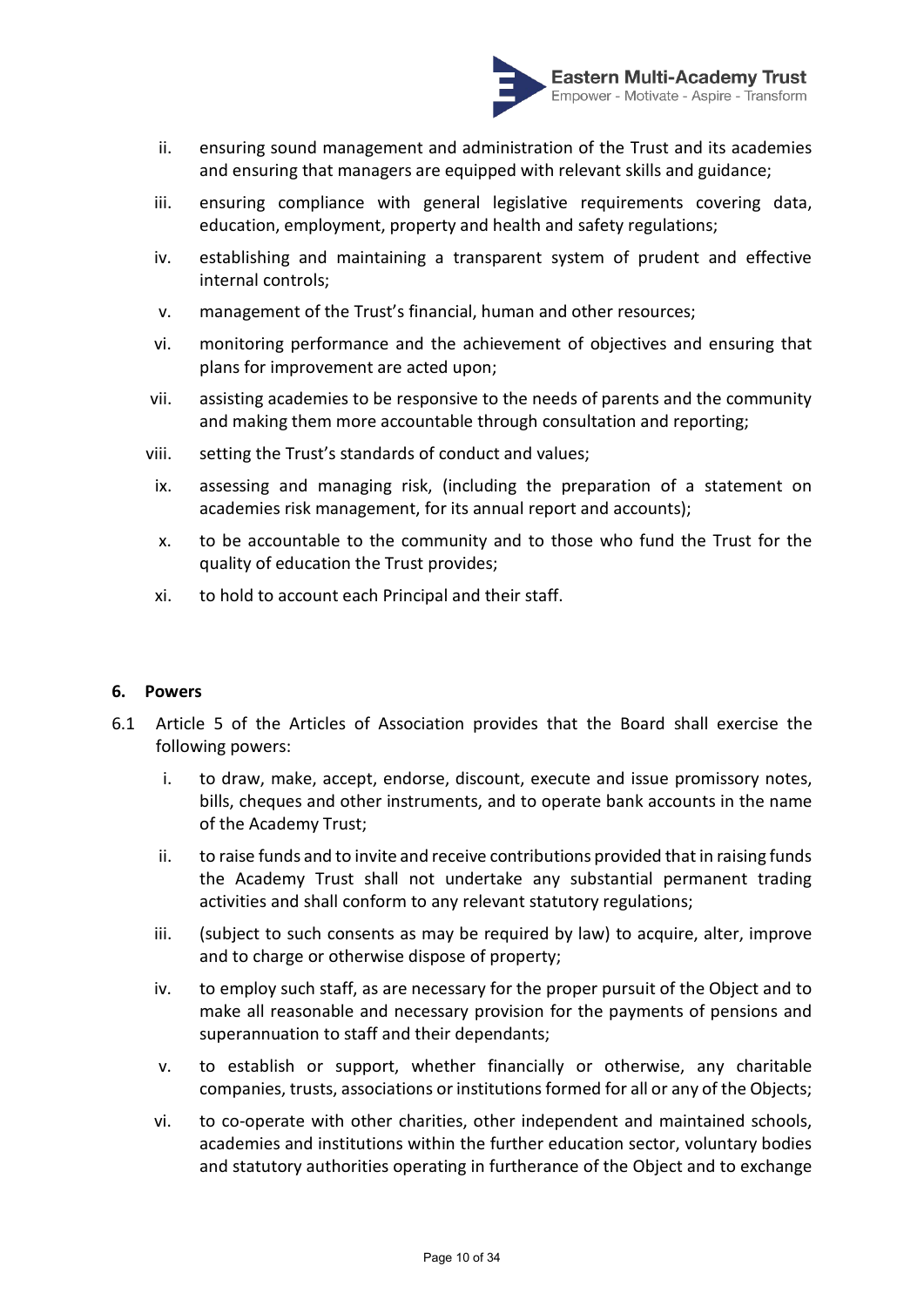

information and advice with them;

- vii. to pay out of funds of the Academy Trust the costs, charges and expenses of and incidental to the formation and registration of the Trust;
- viii. to establish, maintain, carry on, manage and develop the Academies at locations to be determined by the Trustees;
- ix. to offer scholarships, exhibitions, prizes and awards to pupils and students, former pupils and former students and otherwise to encourage and assist the educational attainment of pupils and students and former pupils and former students;
- x. to provide educational facilities and services to students of all ages and the wider community for the public benefit;
- xi. to carry out research into the development and application of new techniques in education and to their approach to curriculum development and delivery and to publish the results of such research, and to develop means of benefiting from application of the experience of industry, commerce, other schools and the voluntary sector to the education of pupils and students in academies;
- xii. subject to such consents as may be required by law and/or by any contract entered into by or on behalf of the Academy Trust, to borrow and raise money for the furtherance of the Object in such manner and on such security as the Academy Trust may think fit;
- xiii. to deposit or invest any funds of the Academy Trust not immediately required for the furtherance of its Object (but to invest only after obtaining such advice from a financial expert as the Trustees consider necessary and having regard to the suitability of investments and the need for diversification);
- xiv. to delegate the management of investments to a financial expert, but only on terms that:
	- the investment policy is set down in writing for the financial expert by the Trustees;
	- every transaction is reported promptly to the Trustees;
	- the performance of the investments is reviewed regularly with the Trustees;
	- the Trustees are entitled to cancel the delegation arrangement at any time;
	- the investment policy and the delegation arrangement are reviewed at least once a year;
	- all payments due to the financial expert are on a scale or at a level which is agreed in advance and are notified promptly to the Trustees on receipt; and
	- the financial expert must not do anything outside the powers of the Trustees;
- xv. to arrange for investments or other property of the Academy Trust to be held in the name of a nominee company acting under the control of the Trustees or of a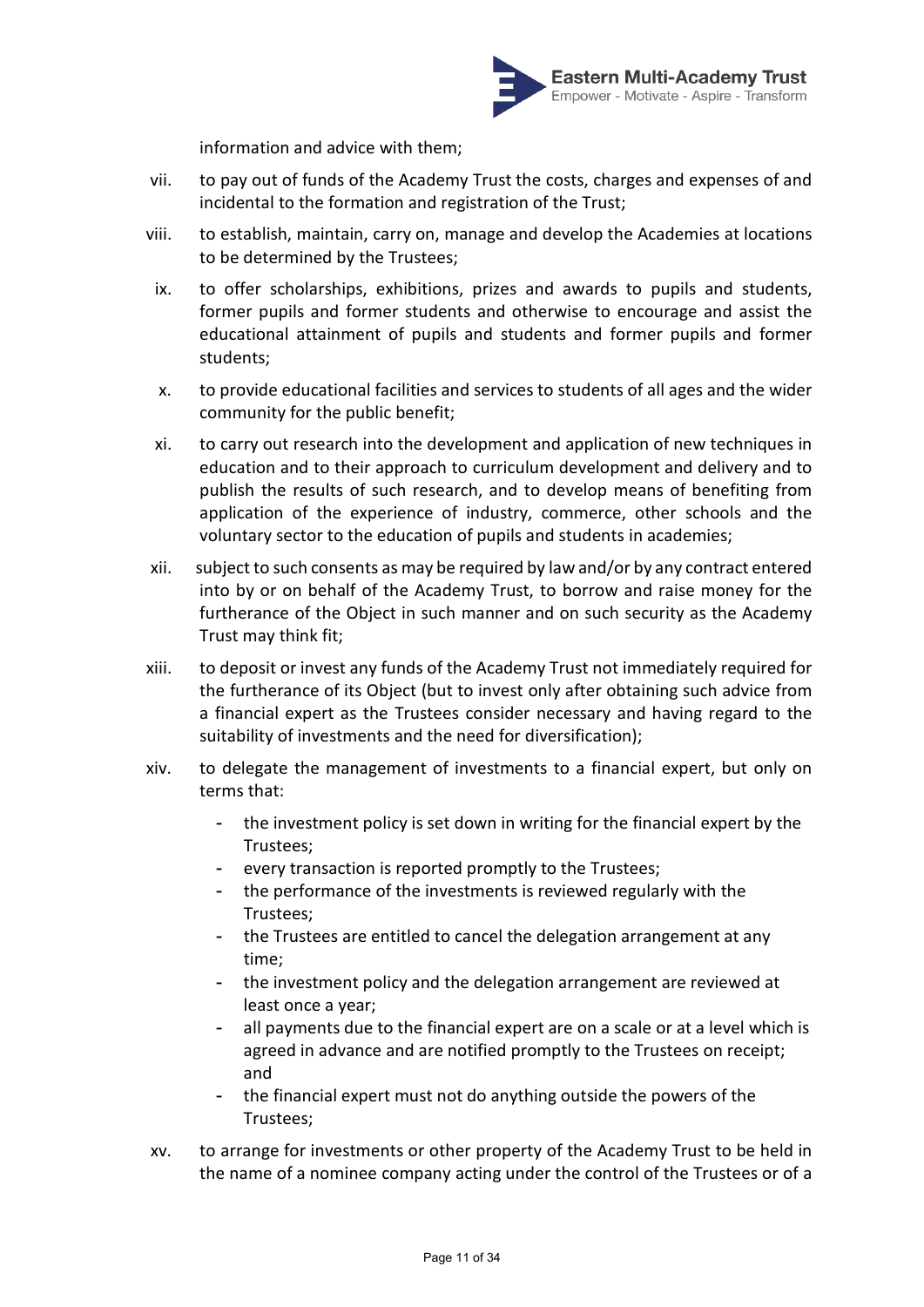

financial expert acting under their instructions, and to pay any reasonable fee required;

- xvi. to provide indemnity arrangements to Trustees in accordance with, and subject to the conditions of section 232 to 235 of the Companies Act 2006. Section 189 of the Charities Act 2011 or any provision of law applicable to charitable companies and any such indemnity is limited accordingly;
- xvii. to establish subsidiary companies to carry on any trade or business for the purpose of raising funds for the Academy Trust;
- xviii. to do all such other lawful things as are necessary for or are incidental to or conducive to the achievement of the Object.
- 6.2 Articles 93-96 further provide that the Board shall have the following powers:
	- i. the business of the Academy Trust shall be managed by the Trustees who may exercise all the powers of the Academy Trust;
	- ii. to expend the funds of the Academy Trust in such manner as the Trustees shall consider most beneficial for the achievement of the Object and to invest in the name of the Academy Trust such part of the funds as they may see fit and to direct the sale or transposition of any such investments and to expend the proceeds of any such sale in furtherance of the Object;
	- iii. to enter into contracts on behalf of the Academy Trust;
	- iv. any bank account in which any money of the Academy Trust is deposited shall be operated by the Trustees in the name of the Academy Trust. All cheques and orders for the payment of money from such an account shall be signed by at least two signatories authorised by the Trustees.

# **7. Duties**

- 7.1 The Board shall undertake the following duties to:
	- i. agree constitutional matters, including procedures where the Board has discretion;
	- ii. recruit new members as vacancies arise and to facilitate the appointment of new governors where appropriate;
	- iii. appoint or remove the Chair and Vice-chair;
	- iv. appoint or remove the Company Secretary and the Clerk to the Board (Governance Professional);
	- v. establish Academy Committees and relevant Committees and Task and Finish Groups and determine their constitution and terms of reference;
	- vi. suspend a Trustee;
	- vii. appoint or remove the Principals and other senior post-holders;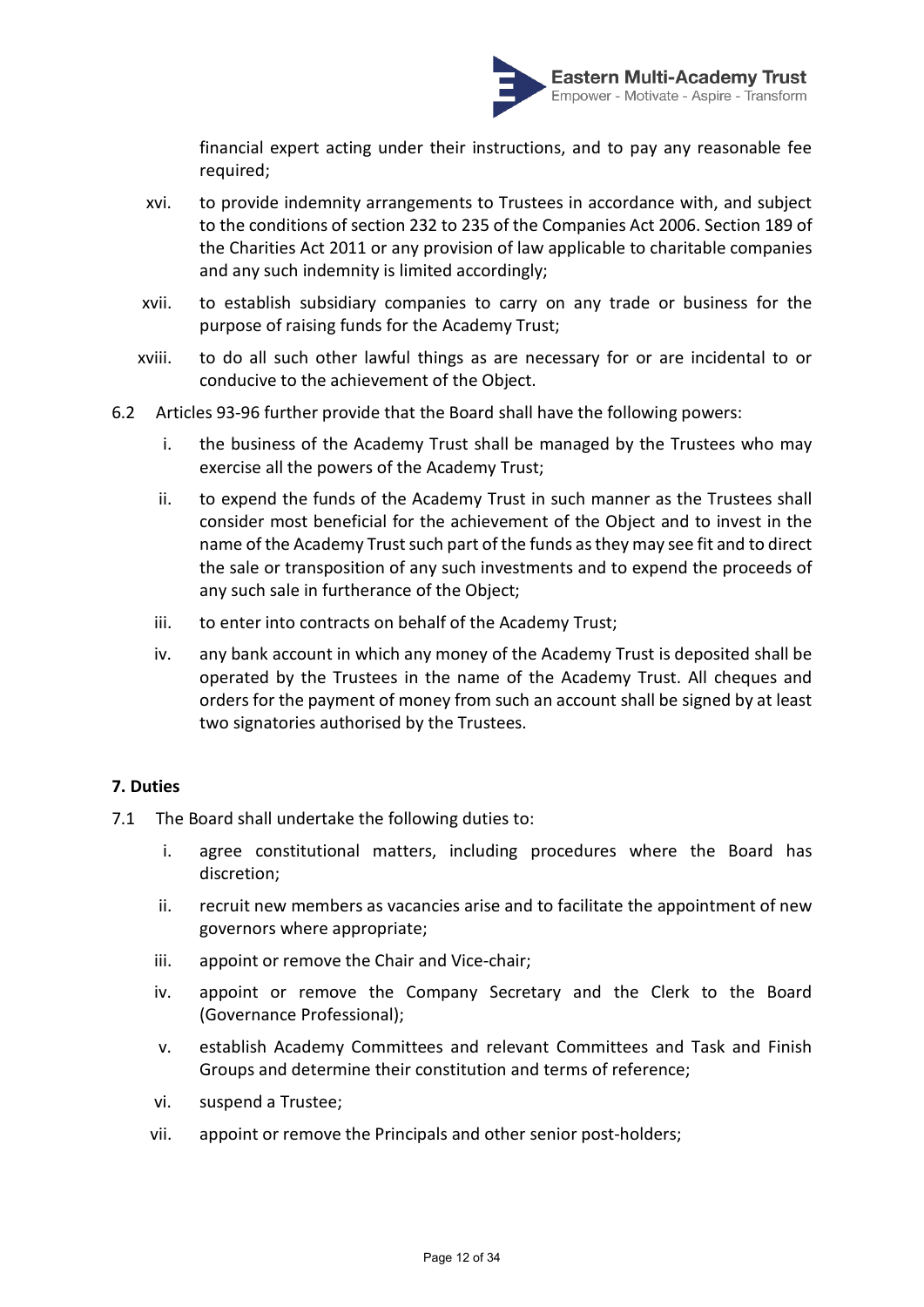

- viii. decide which functions of the Board will be delegated to Committees and individuals;
- ix. receive reports from any individual or Committee to whom a decision has been delegated and to consider whether any further action by the Board is necessary;
- x. approve the annual Trust budget prior to the start of the financial year;
- xi. review the Scheme of Delegation annually;
- xii. make the appropriate Policy approvals as provided for by the Policy Approval Schedule;
- xiii. ensure that there are effective confidential reporting arrangements;
- xiv. ensure that a Register of Interests is kept and maintained by the Company Secretary;
- xv. ensure that any pecuniary or conflicts of interests are declared at each meeting of the Board and Academy Committees.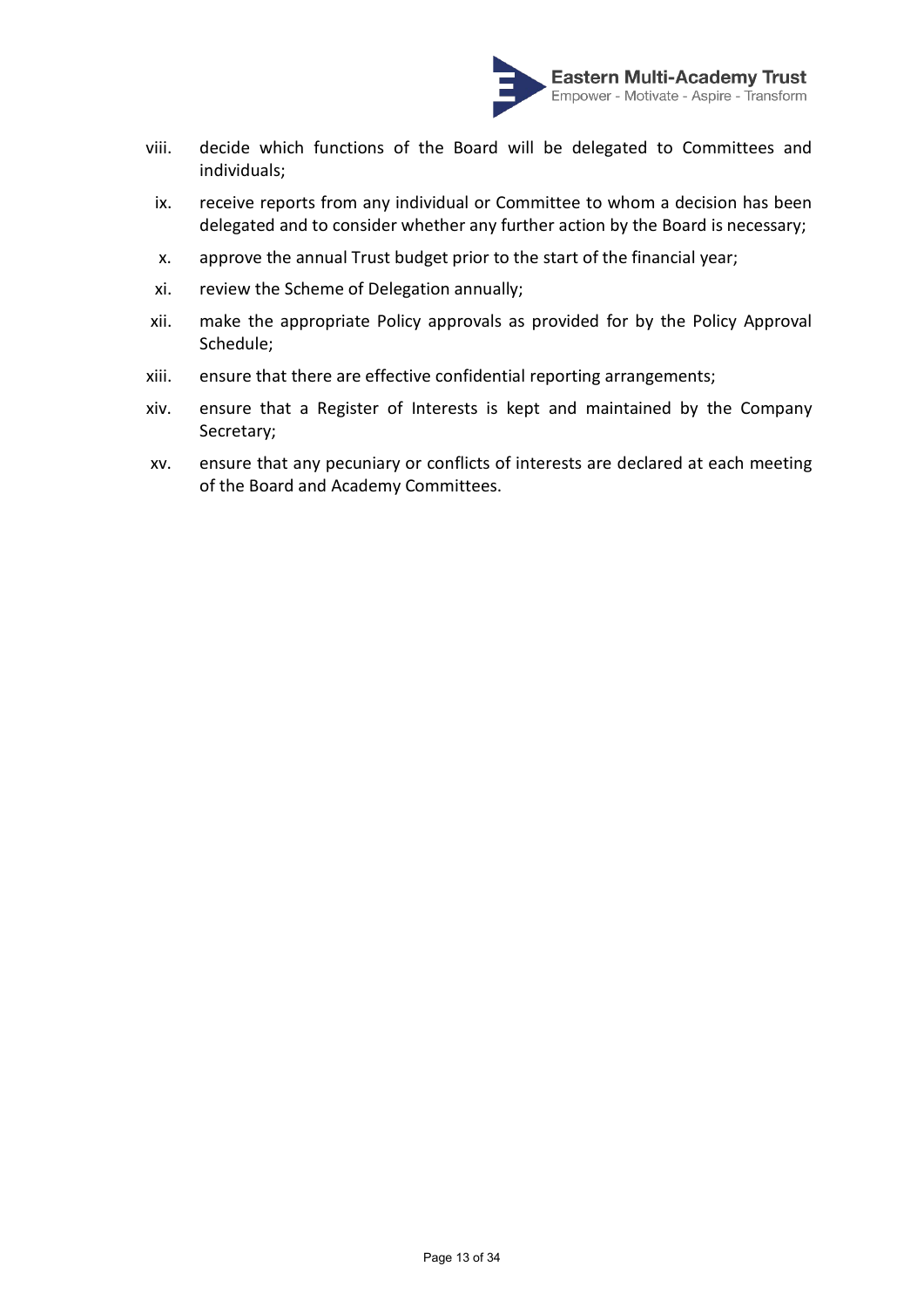

# **Finance & Operations Committee Constitution and Terms of Reference**

# **1. Membership**

- 1.1 The Committee will be composed of between 3 and 5 committee members.
- 1.2 The membership of the Committee may include persons who are not Trustees, provided that a majority of Committee members are Trustees.
- 1.3 The membership of the Committee will be agreed on an annual basis at the first meeting of the Board in the autumn term.

# **2. Quorum**

2.1 The quorum for the Committee is any one half (rounded up to the nearest whole number) of the members of the Committee.

# **3. Meetings**

3.1 The Committee will meet as often as is necessary to fulfil its responsibilities and at least once each term. Work will be scheduled to be consistent with the Trust's Annual Governance Business Planner.

#### 3.2 **Chairing:**

- i. The Chair of the Committee will be elected by the Board of Trustees on an annual basis at the first meeting in the autumn term.
- ii. In the absence of the Chair the Committee will elect a temporary replacement from among the Trustees present at the Committee meeting.

# 3.3 **Clerking:**

- i. The Clerk to the Committee will circulate an agenda for each meeting and papers at least a week before the Committee meeting.
- ii. The Clerk will take notes of the meeting
- 3.4 Attendance at the meeting, issues discussed and recommendations for decisions will be recorded. The written record will be prepared in sufficient time for its inclusion on the agenda and papers of the next meeting of the Board to:
	- i. ensure compliance with statutory requirements;
	- ii. to provide information to the Board;
	- iii. to seek approval of recommendations;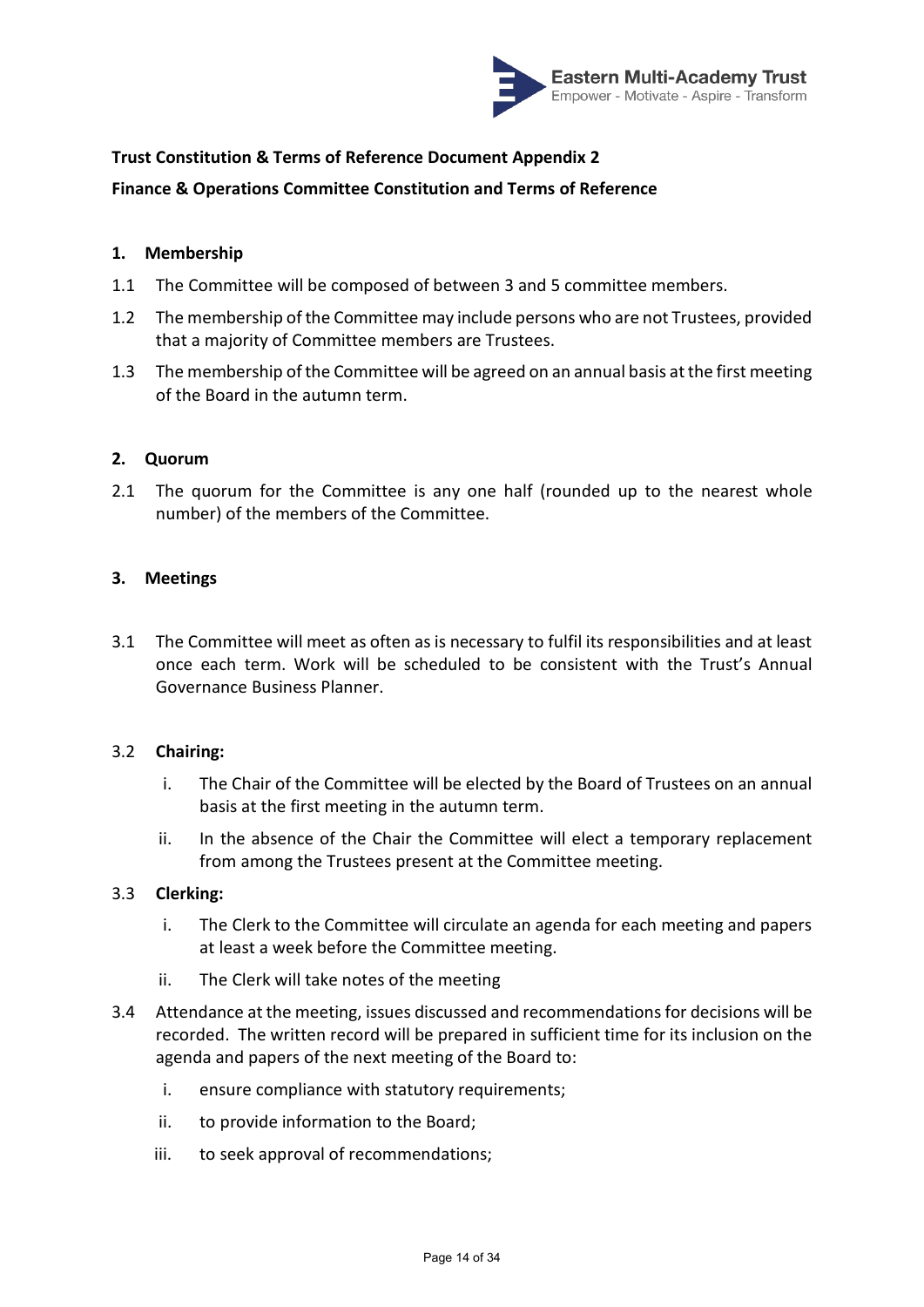

- iv. to report the discharge of any delegated powers.
- 3.5 All members of the Committee may vote at Committee meetings. Where necessary, the elected Chair of the Committee may have a casting vote.
- 3.6 Trusteesshould ensure that any pecuniary or conflicts of interest relating to the specific agenda are declared at each meeting by everyone present.

# **4. Delegated Powers**

- 4.1 See the Financial Regulations and Scheme of Delegation.
- 4.2 The Committee is authorised to invite attendance at its meetings from persons to assist or advise on a particular matter or range of issues, including members of Academy staff or other Trustees.
- 4.3 In the event of a need to make genuinely urgent decisions between meetings, the Chair of the Board, in consultation with the Chief Executive and the Committee Chair, will take appropriate action on behalf of the Committee. The decisions taken and the reasons for urgency will be explained fully at the next meeting of the Board.

# **5. Key Responsibilities**

- 5.1 The Committee will be responsible for the detailed consideration as to the best means of fulfilling the Trust's responsibility to ensure sound management of the Trust and Academy finances and resources, including proper planning, monitoring and probity.
- 5.2 To receive reports from members of Academy staff about matters relating to any of the issues listed in their terms of reference.
- 5.3 To scrutinise the Trust and Academy budgets and finance, most particularly by:
	- i. assisting to promote the highest standards of propriety in the use of public funds and encourage proper accountability for the use of those funds;
	- ii. promoting a climate of financial discipline and control which will help to reduce the opportunity for financial mismanagement;
- 5.4 The Chair of the Committee will be responsible for giving an oral summary of the Committee's deliberations if necessary at meetings of the Board.

#### **6. Key Tasks**

#### 6.1 **Finance**

i. To consider each Academies indicative funding, notified annually by the DfE and to assess its implications, in consultation with Principals, the CEO and the Chief Finance Officer, in advance of the financial year, drawing any matters of significance or concern to the attention of the Board.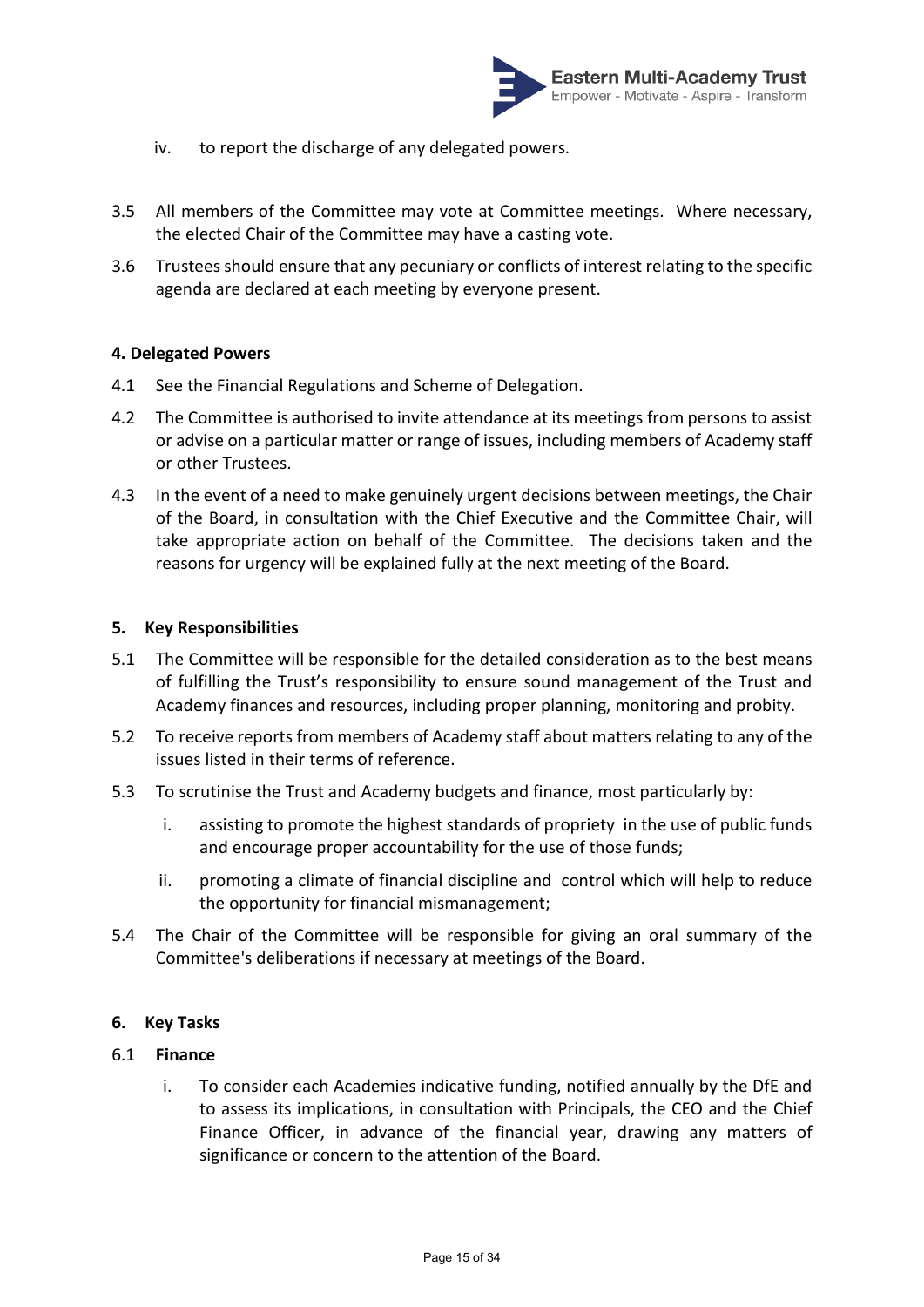

- ii. To consider and recommend acceptance/non-acceptance of the Trust's budget, at the start of each financial year.
- iii. To ensure budgets are consistent with each Academy's Development Plan and Trust Strategic Plan priorities.
- iv. To receive and make recommendations on the broad budget headings and areas of expenditure to be adopted each year, including the level and use of any contingency fund or balances, ensuring the compatibility of all such proposals with the development priorities set out in the development plan.
- v. To liaise with and receive reports from Academy Committees (ACs) and to make recommendations to ACs about the financial aspects of matters being considered by them.
- vi. To monitor and review income and expenditure on a regular basis and ensure compliance with the overall financial plan for the Trust, and with the Academy Trust Handbook, drawing any matters of concern to the attention of the Board.
- vii. To monitor and review procedures for ensuring the effective implementation and operation of financial procedures, on a regular basis, including approving and reviewing treasury management policy and application, the implementation of bank account arrangements and, where appropriate to make recommendations for improvement.
- viii. To receive the financial statement to form part of the Annual Report of the Trust and for filing in accordance with Companies Act requirements.
	- ix. To review the Trust's internal and external financial statements and reports to ensure that they reflect best practice.
	- x. To review the financial implications of the decisions made by the HR & Wellbeing Committee.

# 6.2 **IT**

i. To oversee and monitor academy developments with regard to IT strategy and implementation.

# 6.3 **Academy Premises**

- i. To oversee and monitor Academy activities relating to the security of premises and equipment;
- ii. In consultation with the Principal to oversee premises related funding bids;
- iii. To approve the drawing up of a Building Development Programme and Asset Management Plan;
- iv. To monitor Academy activities and advise the Board on matters relating to capital development projects and make recommendations to the Board.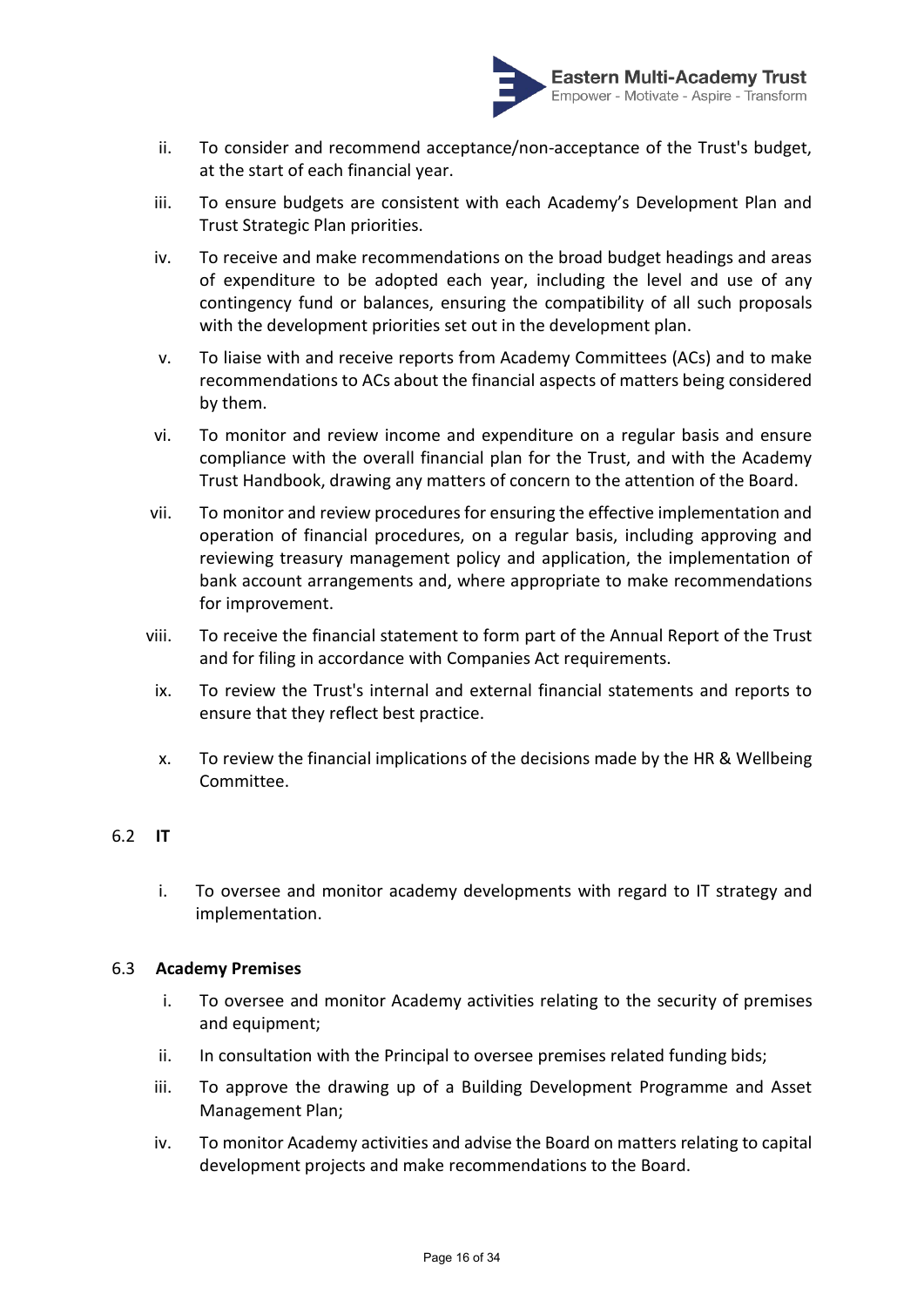

# 6.4 **Policy and Governance**

- i. To recommend, monitor and evaluate assigned statutory policies and documents, such as the Financial Management Policies
- ii. To act upon any recommendations made by other committees and to consider any other matters where requested to do so by the Board, and
- iii. To report to the Board on the discharge of all the above duties;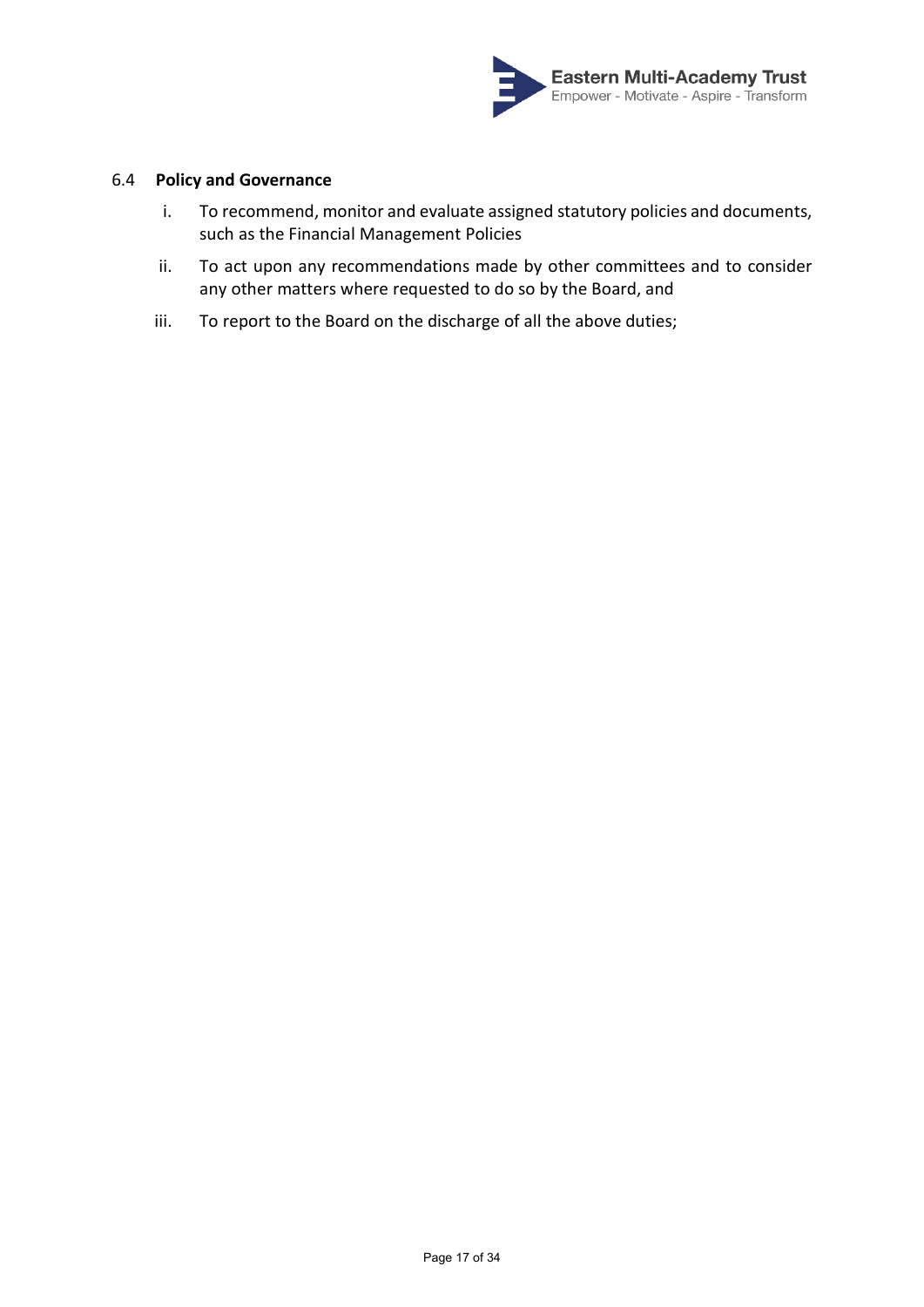

# **Audit & Risk Committee - Constitution and Terms of Reference**

### **1. Membership**

- 1.1 The Committee will be composed of between 3 and 5 committee members.
- 1.2 The membership of the Committee may include persons who are not Trustees, provided that a majority of Committee members are Trustees.
- 1.3 The membership of the Committee will be agreed on an annual basis at the first meeting of the Board in the autumn term.

# **2. Quorum**

2.1 The quorum for the Committee is any one half (rounded up to the nearest whole number) of the members of the Committee.

# **3. Meetings**

3.1 The Committee will meet as often as is necessary to fulfil its responsibilities and at least once each term. Work will be scheduled to be consistent with the Trust's Annual Governance Business Planner.

# 3.2 **Chairing:**

- i. The Chair of the Committee will be elected by the Board of Trustees on an annual basis at the first meeting in the autumn term.
- ii. In the absence of the Chair the Committee will elect a temporary replacement from among the Trustees present at the Committee meeting.

#### 3.3 **Clerking:**

- i. The Clerk to the Committee will circulate an agenda for each meeting and papers at least a week before the Committee meeting.
- ii. The Clerk will make notes of the meeting
- 3.4 Attendance at the meeting, issues discussed and recommendations for decisions will be recorded. The written record will be forwarded in sufficient time for its inclusion on the agenda and papers of the next meeting of the Board to:
	- i. ensure compliance with statutory requirements;
	- ii. to provide information to the Board;
	- iii. to seek approval of recommendations;
	- iv. to report the discharge of any delegated powers.
- 3.5 All members of the Committee may vote at Committee meetings. Where necessary, the elected Chair of the Committee may have a casting vote.
- 3.7 Trustees should ensure that any pecuniary or conflicts of interest relating to the specific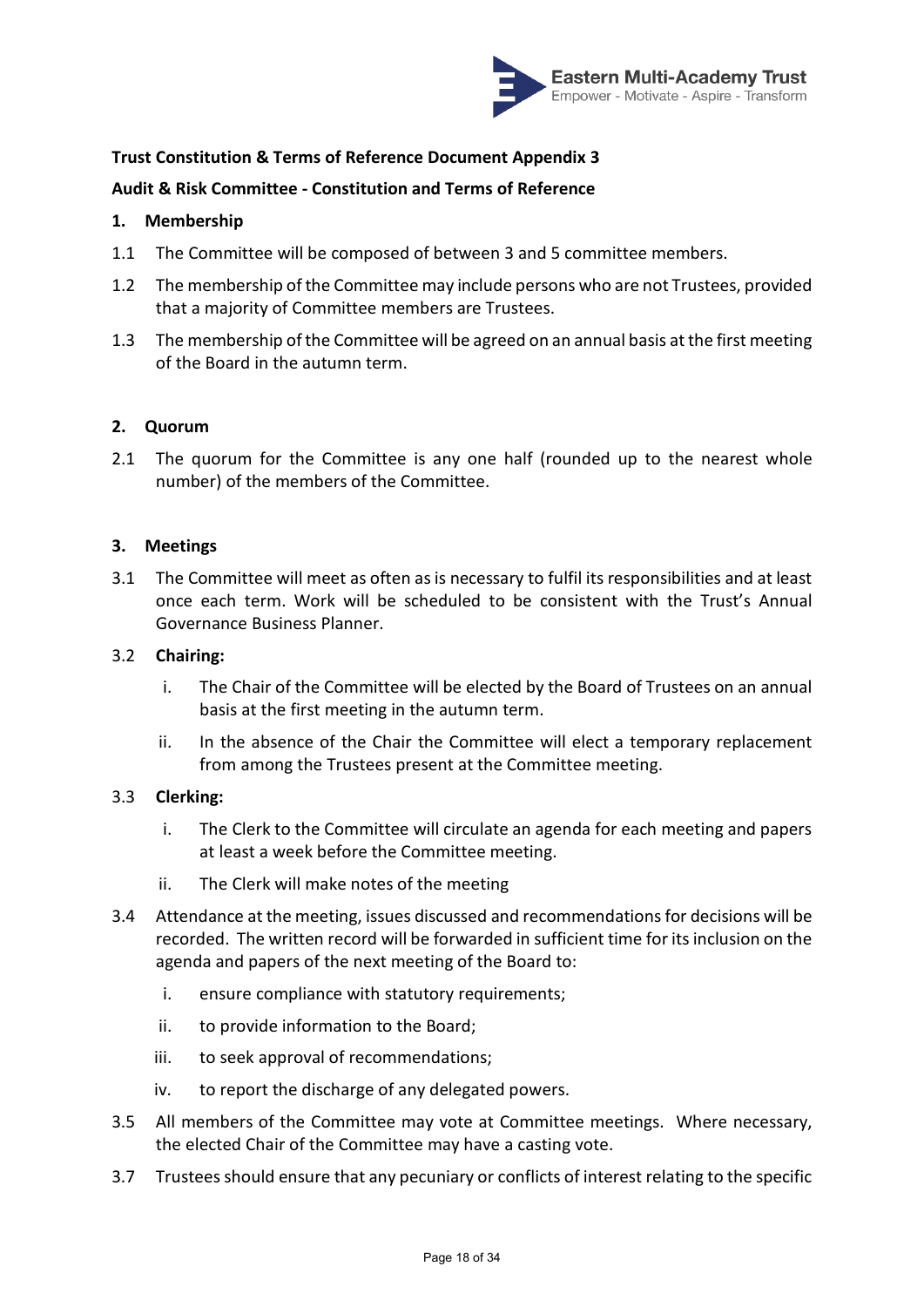

agenda are declared at each meeting by everyone present.

# **4. Delegated Powers**

- 4.1 See the Financial Regulations and Scheme of Delegation.
- 4.2 The Committee is authorised to invite attendance at its meetings from persons to assist or advise on a particular matter or range of issues, including members of Academy staff and other Trustees.
- 4.3 In the event of a need to make genuinely urgent decisions between meetings, the Chair of the Board, in consultation with the Chief Executive and the Committee Chair, will take appropriate action on behalf of the Committee. The decisions taken and the reasons for urgency will be explained fully at the next meeting of the Board.

# **5. Key Responsibilities**

- 5.1 To scrutinise the Trust and Academy internal controls systems and risk management arrangements, most particularly by:
	- i. assisting to promote the highest standards of propriety in the use of public funds and encourage proper accountability for the use of those funds;
	- ii. improving the quality of financial reporting by reviewing the external financial statements and reading the reports of the external auditors;
	- iii. promoting a climate of financial discipline and control which will help to reduce the opportunity for financial mismanagement; and
	- iv. promoting the development of internal controls and risk management systems which will help satisfy the Board that the Trust and its Academies will achieve their objectives and targets and are operating:
		- in accordance with any statutory requirements for the use of public funds;
		- within delegated authorities laid down by Board of Trustees;
		- in a manner which will make most economic and effective use of resources available.
- 5.2 The Chair of the Committee will be responsible for giving an oral summary of the Committee's deliberations if necessary at meetings of the Board.

#### **6. Key Tasks**

#### 6.1 **Finance**

- i. To monitor and review procedures for ensuring the effective implementation and operation of financial procedures, on a regular basis, for example, the implementation of bank account arrangements and, where appropriate to make recommendations for improvement.
- ii. To receive the financial statements and for filing in accordance with Companies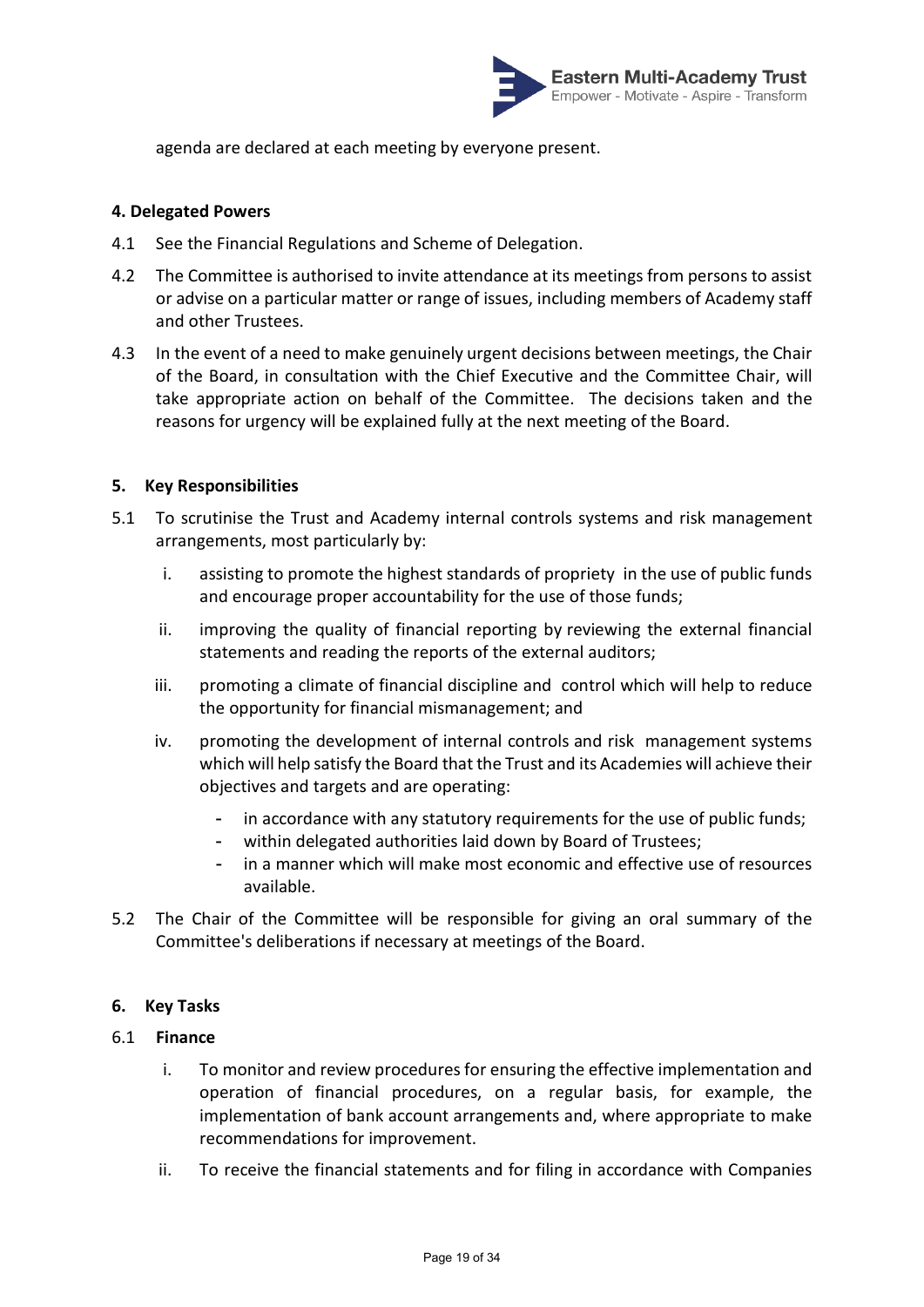

Act requirements.

iii. To review the Trust's financial statements to ensure that they reflect best practice.

# 6.2 **Audit**

- i. To receive auditors' reports and to recommend to the Board action as appropriate in response to audit findings
- ii. To discuss with the external auditor the nature and scope of each forthcoming audit and to ensure that the external auditor has the fullest co-operation of staff;
- iii. To consider all relevant reports by the Comptroller and Auditor General or the appointed external auditor, including reports on the body's accounts, achievement of value for money and the response to any management letters;
- iv. To review the effectiveness of the Trust and Academy internal control systems established to ensure that the aims, objectives and key performance targets of the Trust are achieved in the most economic, effective and environmentally preferable manner;
- v. To ensure that the Trust's internal audit provision meets, or exceeds, relevant standards and complies in all other respects with relevant guidelines and meets agreed levels of service;
- vi. To consider and advise the Trust on the its annual and long-term audit programme;
- vii. To consider internal audit reports, including value-for-money reports and the arrangements for their implementation;
- viii. To assess the effectiveness and resources of the external auditor in order to provide a basis for decisions by the Trust's Members about the auditor's reappointment or dismissal or retendering and to make appropriate recommendations to the Board.

#### 6.3 **Health and Safety**

- i. To oversee and monitor the Trust's Health and Safety policies and procedures.
- ii. To monitor and review procedures for ensuring the effective implementation and operation of risk assessment processes on a regular basis and where appropriate to make recommendations for improvement.

## 6.4 **Risk Management**

- i. To recommend to the Board a risk management framework and policy;
- ii. To receive and consider risk management reports at each meeting of the Committee.

#### 6.5 **Data Security**

i. To oversee and monitor the Trust's Data Security policies and proceduresincluding GDPR.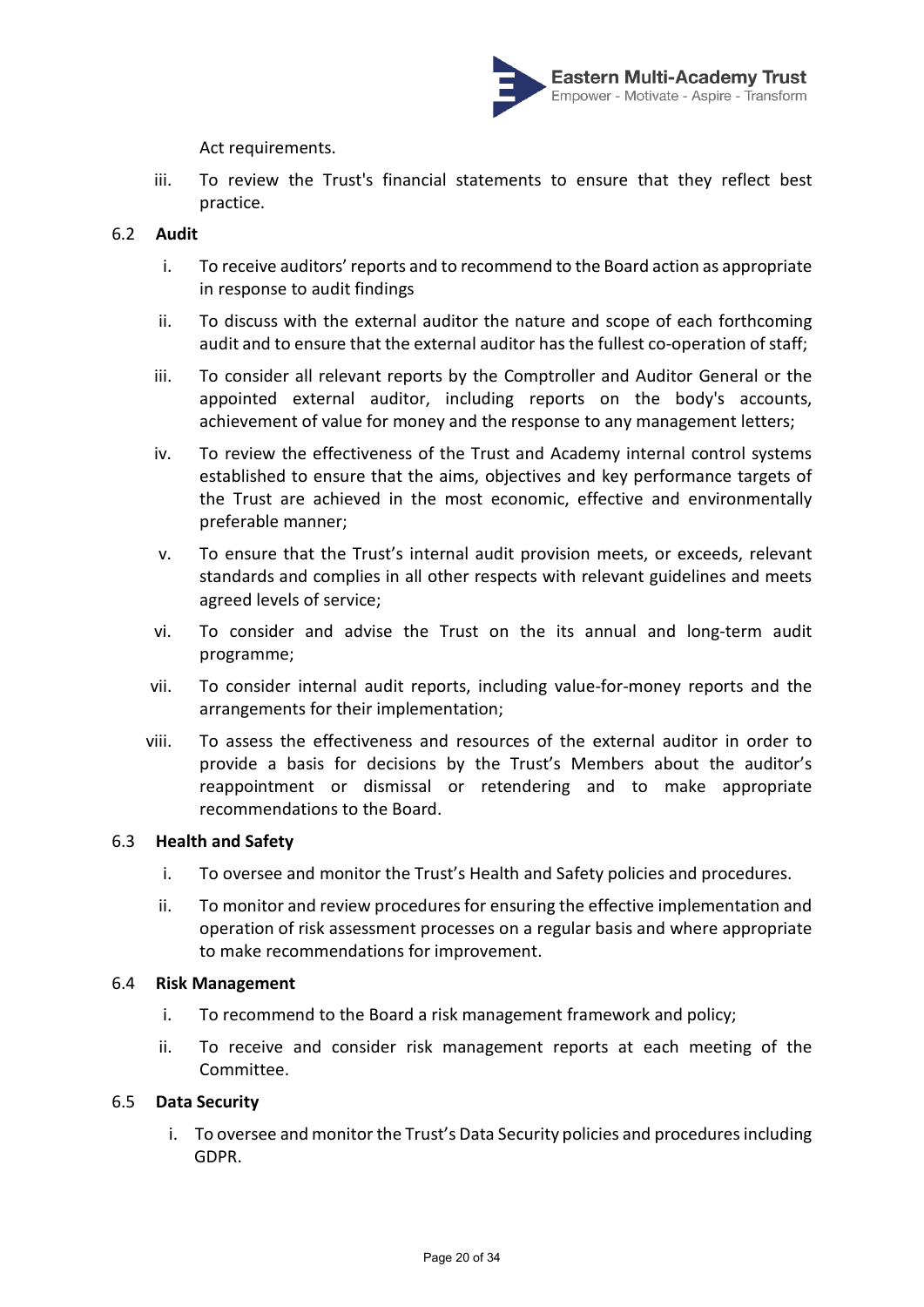

ii. To monitor and review procedures for ensuring the effective implementation and operation of data security control processes on a regular basis and where appropriate to make recommendations for improvement.

## 6.6 **Policy and Governance**

- i. To recommend, monitor and evaluate assigned statutory policies and documents, such as the Financial Regulations and Risk Management Framework and Trust Strategy.
- ii. To act upon any recommendations made by other committees and to consider any other matters where requested to do so by the Board; and
- iii. To report to the Board on the discharge of all the above duties.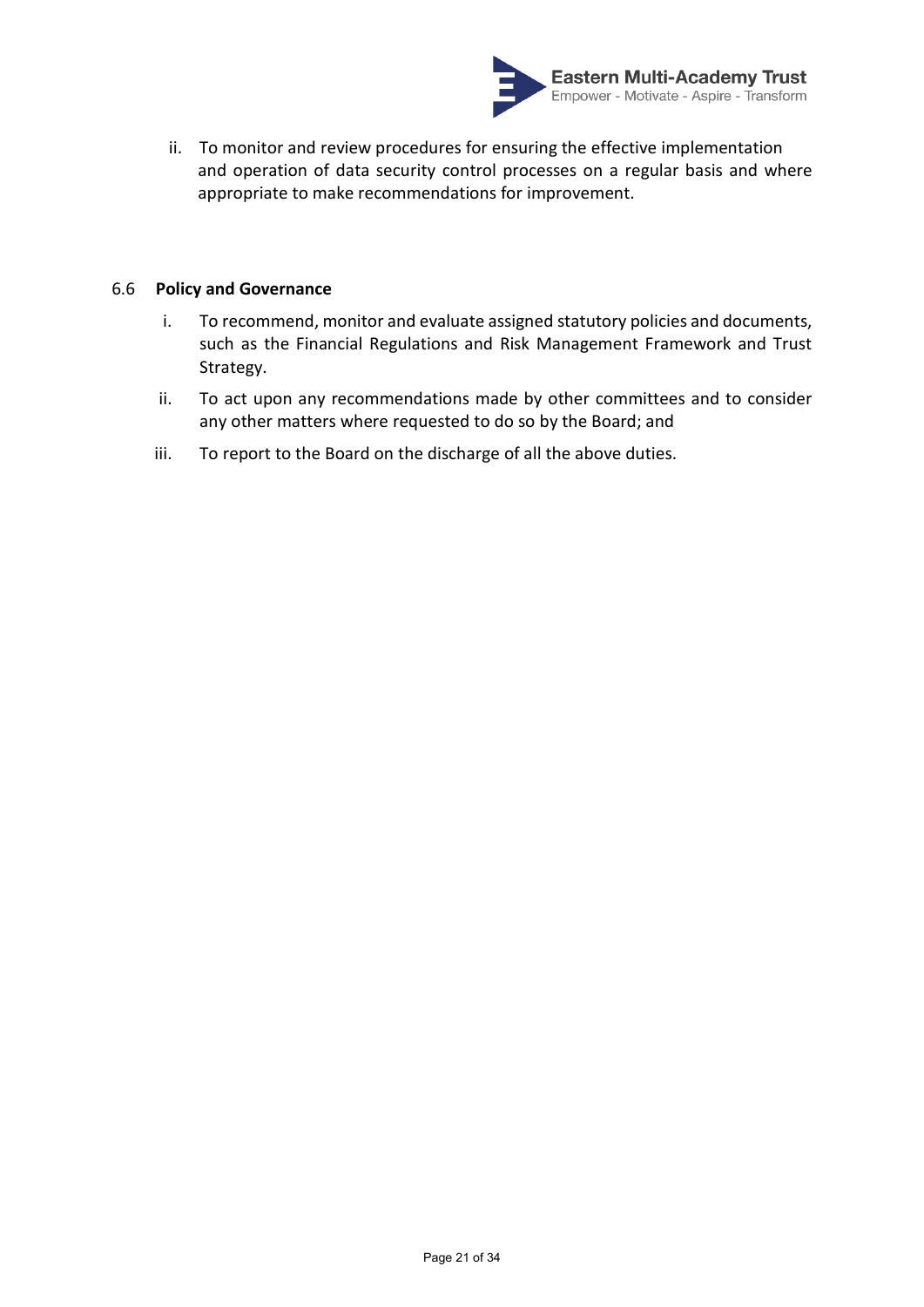

# **HR & Wellbeing Committee – Constitution and Terms of Reference**

# **1. Membership**

- 1.1 The Committee will be composed of between 3 and 5 committee members.
- 1.2 The membership of the Committee may include persons who are not Trustees, provided that a majority of Committee members are Trustees.
- 1.3 The membership of the Committee will be agreed on an annual basis at the first meeting of the Board in the autumn term.

#### **2. Quorum**

2.1 The quorum for the Committee is any one half (rounded up to the nearest whole number) of the members of the Committee.

# **3. Meetings**

3.1 The Committee will meet as often as is necessary to fulfil its responsibilities and at least each October and June.

# 3.2 **Chairing:**

- i. The Chair of the Committee will be elected by the Board of Trustees on an annual basis at the first meeting in the autumn term.
- ii. In the absence of the Chair, the Committee will elect a temporary replacement from among the Trustees present at the Committee meeting.

#### 3.3 **Clerking:**

- i. The Clerk to the Committee will circulate an agenda and papers for each meeting at least a week before the Committee meeting.
- ii. The Clerk will take notes of the meeting.
- 3.4 Attendance at the meeting, issues discussed and recommendations for decisions will be recorded. The written record will be prepared in sufficient time for its inclusion on the agenda and papers of the next meeting of the Board to:
	- i. ensure compliance with statutory requirements;
	- ii. to provide information to the Board;
	- iii. to seek approval of recommendations;
	- iv. to report the discharge of any delegated powers.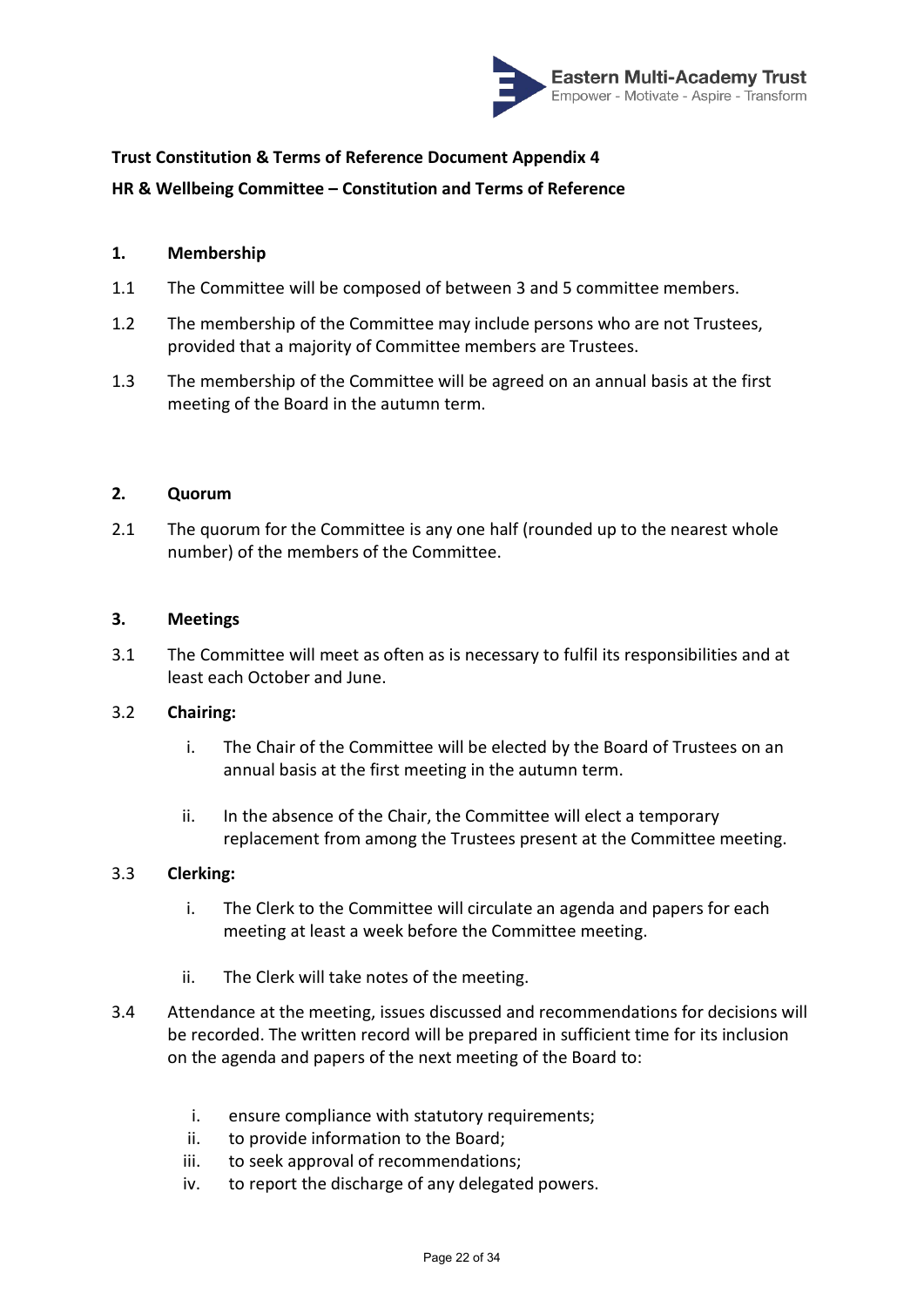

- 3.5 All members of the Committee may vote at Committee meetings. Where necessary, the elected Chair of the Committee may have a casting vote.
- 3.6 Trustees should ensure that any pecuniary or conflicts of interest relating to the specific agenda are declared at each meeting by everyone present.

# **4. Delegated Powers**

- 4.1 See the Financial Regulations and Scheme of Delegation.
- 4.2 The Committee is authorised to invite attendance at its meetings from persons to assist or advise on a particular matter or range of issues, including members of Academy staff or other Trustees.
- 4.3 In the event of a need to make genuinely urgent decisions between meetings, the Chair of the Board, in consultation with the Chief Executive and the Committee Chair, will take appropriate action on behalf of the Committee. The decisions taken and the reasons for urgency will be explained fully at the next meeting of the Board.

#### **5. Key Responsibilities**

- 5.1 The Committee will be responsible for the detailed consideration as to the best means of fulfilling the Trust's responsibility to ensure sound management of the Trust's Human Resources (HR).
- 5.2 To review and recommend HR policy and strategy and to monitor the impact on organisational performance.
- 5.3 To monitor and review pay awards across the Trust annually to ensure they remain in line with expectations in terms of the Pay Policy and to act on the recommendations of the Finance & Operations Committee to operate within the pay costs as a % of income targets.
- 5.4 To receive reports from members of staff about matters relating to any of the issues listed in these terms of reference.
- 5.5 The Chair of the Committee will be responsible for giving an oral summary of the Committee's deliberations if necessary at meetings of the Board.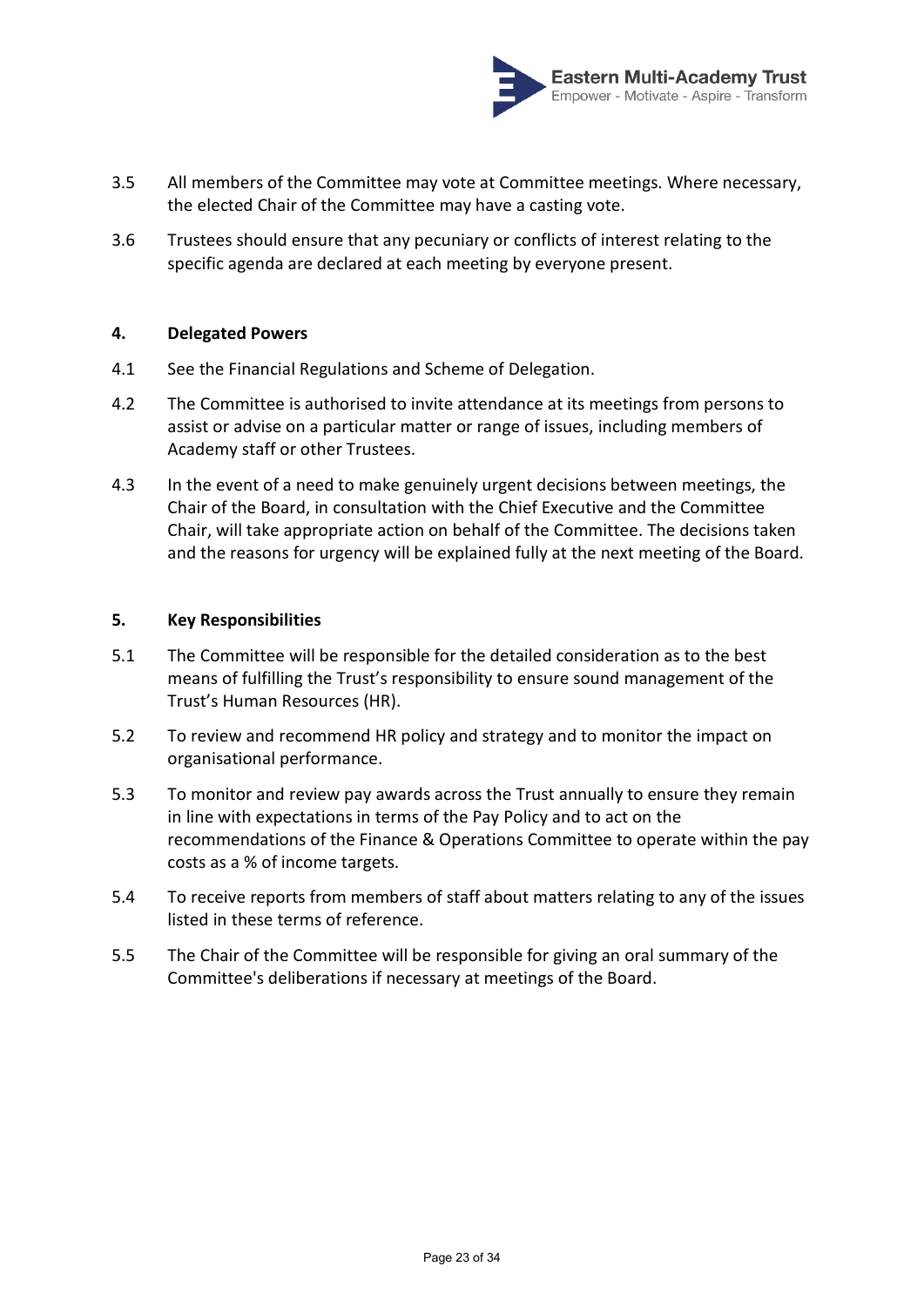

# **6. Key Tasks**

- 6.1 To develop, review and oversee the implementation of the Trust's human resource policies and to monitor the impact of these via KPIs, i.e. in relation to such matters as turnover, sickness absence, recruitment, grievances and employee satisfaction.
- 6.2 To draft and keep under review staffing structures in consultation with Principals for Academies and the Chief Executive for the central Trust.
- 6.3 To approve redundancies where they exceed the specified limits as set out below:

The CEO to have delegated authority to approve redundancies within the limits identified. Should the proposed redundancies exceed or breach those limits then approval will rest with the Committee.

No more than 6 redundancies at secondary level or 3 at primary level to not exceed 20% of the affected staff under any one staffing review process at any one academy;

Not to include senior leaders;

Not to include pension strain costs;

Not to make major changes to organisational/management structures within Academies.

- 6.4 To approve a Trust Pay Policy for recommendation to the Board following appropriate consultation as required and ensure it is applied equitably across the Trust.
- 6.5 Following the report from the annual School Teachers Review Body, to approve for recommendation to the Board, the cost of living pay awards for teachers and leadership including related allowances.
- 6.6 Following the receipt of the outcome of annual national pay award negotiations for support staff, to approve for recommendation to the Board the cost of living pay award.
- 6.7 To approve and recommend to the Board the cost of living pay award for Trust senior postholders on management contracts and outside the pay review mechanisms above.
- 6.8 To approve the outcomes of annual performance appraisal processes in relation to incremental progression for Trust teachers, leadership and support staff.
- 6.9 To receive and propose to the Board recommendations from Principals relating to the pay of members of staff falling outside the guidelines of the Pay Policy.
- 6.10 To monitor additional payments awarded by the Principals (after agreement with the Chief Executive) outside the set budget parameters.
- 6.11 To monitor and review academy staff and central Trust staff performance management and appraisal processes and procedures in line with the agreed policy.
- 6.12 To approve and recommend to the Board outcomes of annual performance management and appraisal processes for central Trust senior postholders on management contracts.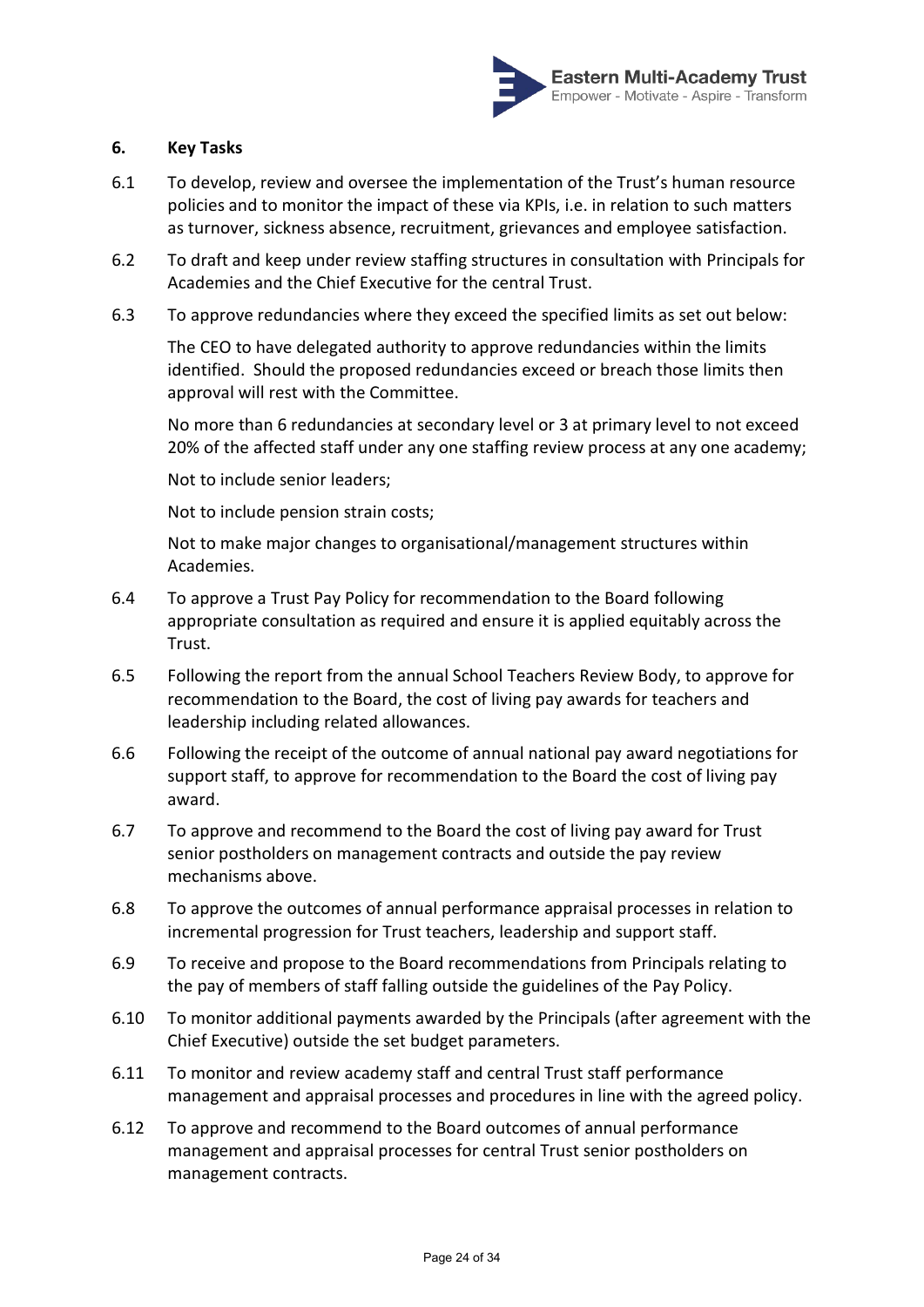

- 6.13 To approve and recommend to the Board the terms and conditions including remuneration for central Trust senior post-holders on management contracts in the light of affordability and related benchmarking data.
- 6.14 To determine the terms and conditions including remuneration for central Trust staff posts (other than central Trust senior post-holders on management contracts) in the light of affordability and related benchmarking data.
- 6.15 To keep under review arrangements for staff work/life balance, working conditions and well-being, the development and implementation of which will be for academy Principals and, in the case of central Trust staff, the Chief Executive.
- 6.15 To act upon any recommendations made by other committees and to consider any other matters where requested to do so by the Board, and
- 6.16 To report to the Board on the discharge of all the above duties.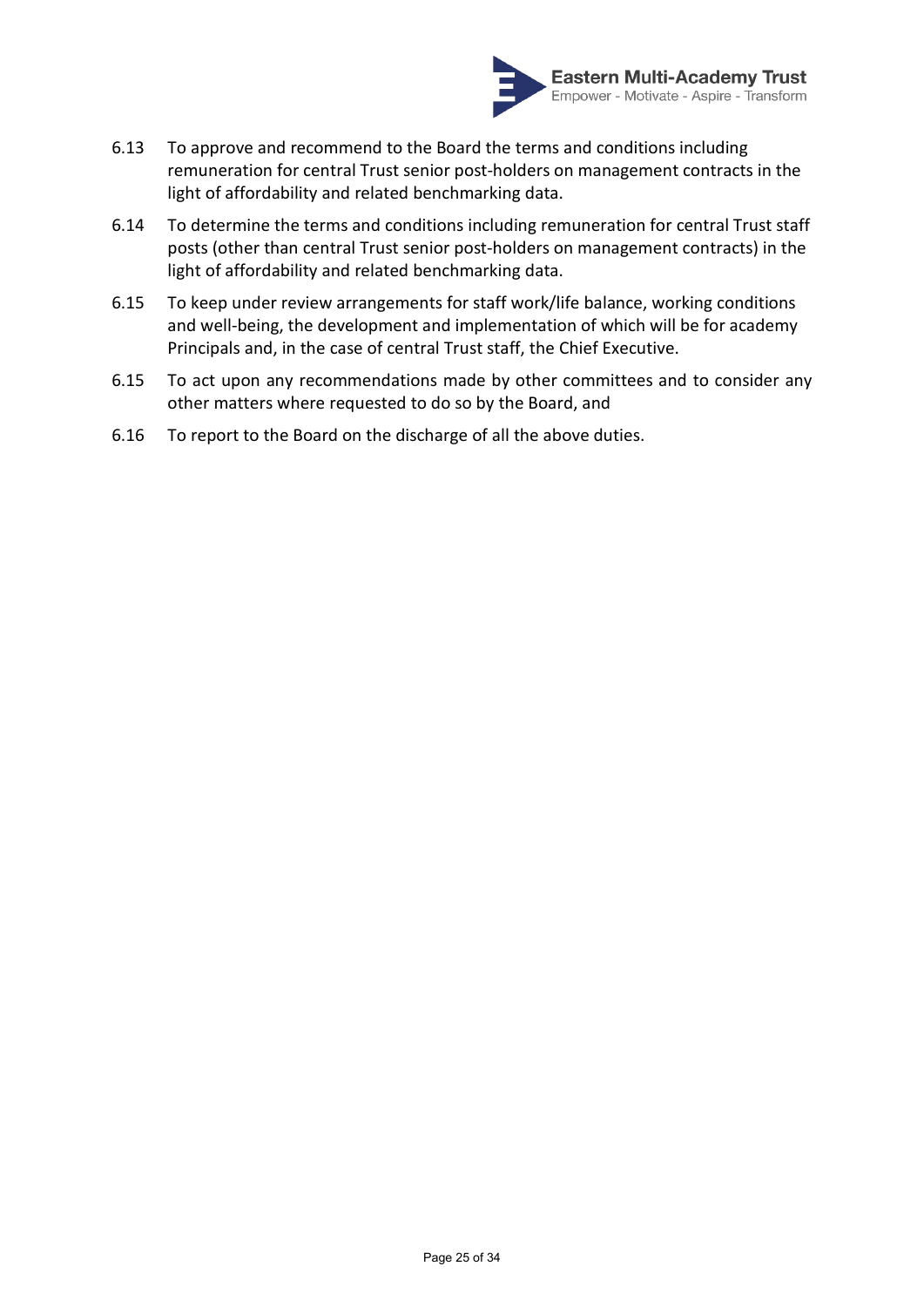

# **Board of Trustees - Hearings Committee - Constitution and Terms of Reference**

# **1. Membership**

- 1.1 The Committee will be comprised of the Board of Trustees who may be called at any time to form a Panel of three Trustees to conduct a hearing.
- 1.2 Any Trustee with prior knowledge of the issue to be heard will be disqualified from being a member of the Panel.
- 1.4 The Committee will be supported by a member of the HR team to advise on procedures under 4.1 below.

## **2. Quorum**

2.1 The quorum for a Panel is three Trustees.

# **3. Meetings**

3.1 Panel hearings will take place as required.

### 3.2 **Chairing:**

i. The Chair for any meeting will be elected by the Trustees at that meeting.

#### 3.3 **Clerking:**

- i. The Clerk will clerk Panel hearings.
- ii. The Clerk will take confidential notes of the meetings.

- 4.1 To make a determination under the personnel procedures where a Principal, Chief Finance Officer or other central roles are the subject of the action.
- 4.2 To make a determination as to whether or not to remove a Trustee or Academy Committee Member.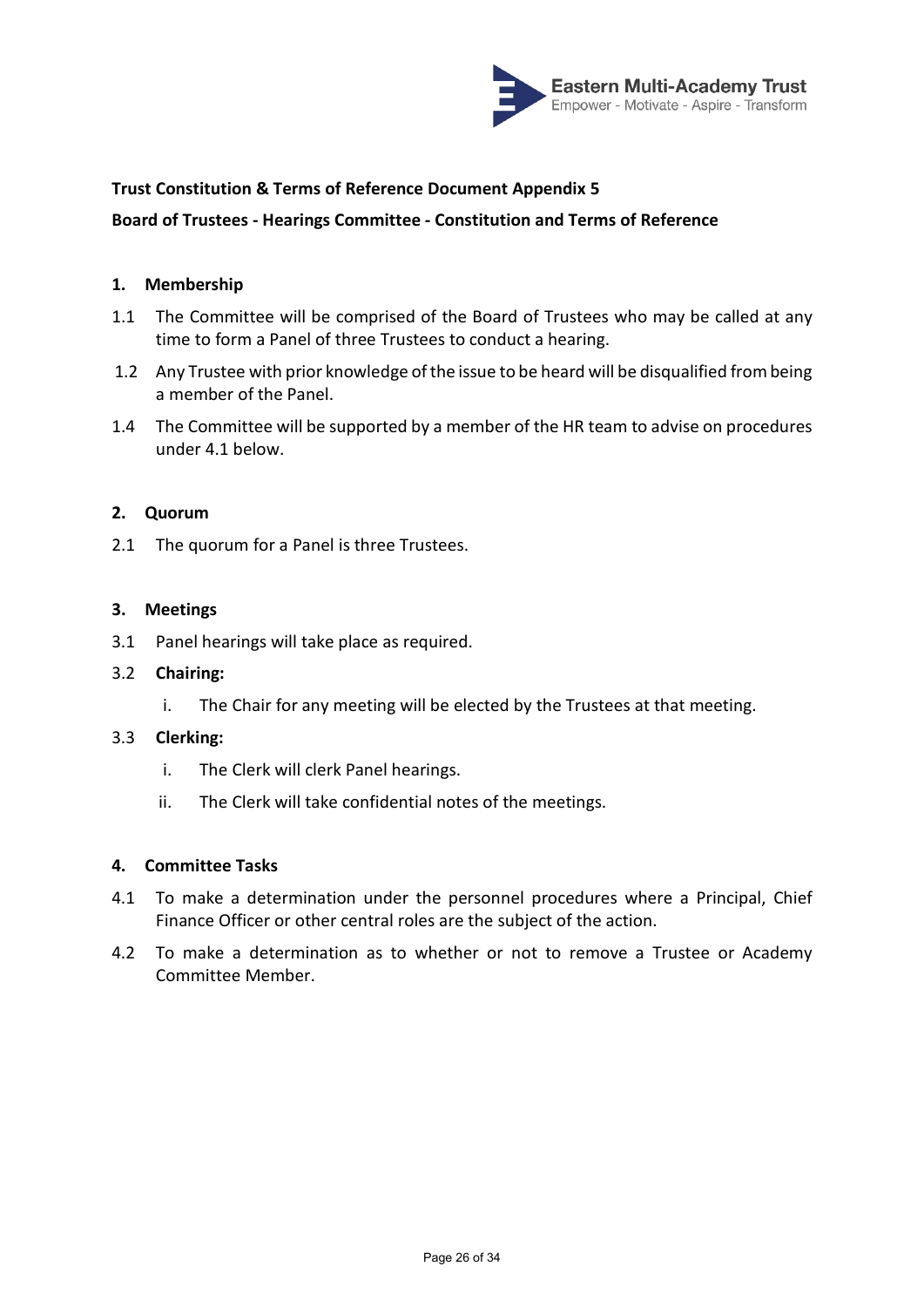

# **Board of Trustees - Appeals Committee - Constitution and Terms of Reference**

#### **1. Membership**

- 1.1 The Committee will be comprised of the Board of Trustees who may be called at any time to form a Panel of three Trustees to conduct a hearing.
- 1.2 Any member of the Hearings Panel will be disqualified from being a member of the Appeals Panel.
- 1.3 Any Trustee with prior knowledge of the appeal to be heard will be disqualified from being a member of the Panel.
- 1.4 The Committee will be supported by a member of the HR team to advise on procedures under 4.1 and 4.2 below.

#### **2. Quorum**

2.1 The quorum for a Panel is three Trustees.

### **3. Meetings**

3.1 Panel hearings will take place as required.

#### 3.2 **Chairing:**

i. The Chair for any meeting will be elected by the Trustees at that meeting.

# 3.3 **Clerking:**

- i. The Clerk will clerk Panel hearings.
- ii. The Clerk will take confidential notes of the meetings.

- 4.1 To make a determination on appeal after a decision by a Hearings Committee under the personnel procedures where the Principal, Chief Finance Officer or other central roles are the subject of the action.
- 4.2 To make a determination on appeals in relation to Pay reviews following the Appraisal process.
- 4.3 To make a determination on an appeal after a decision to remove a Trustee or Academy Committee Member.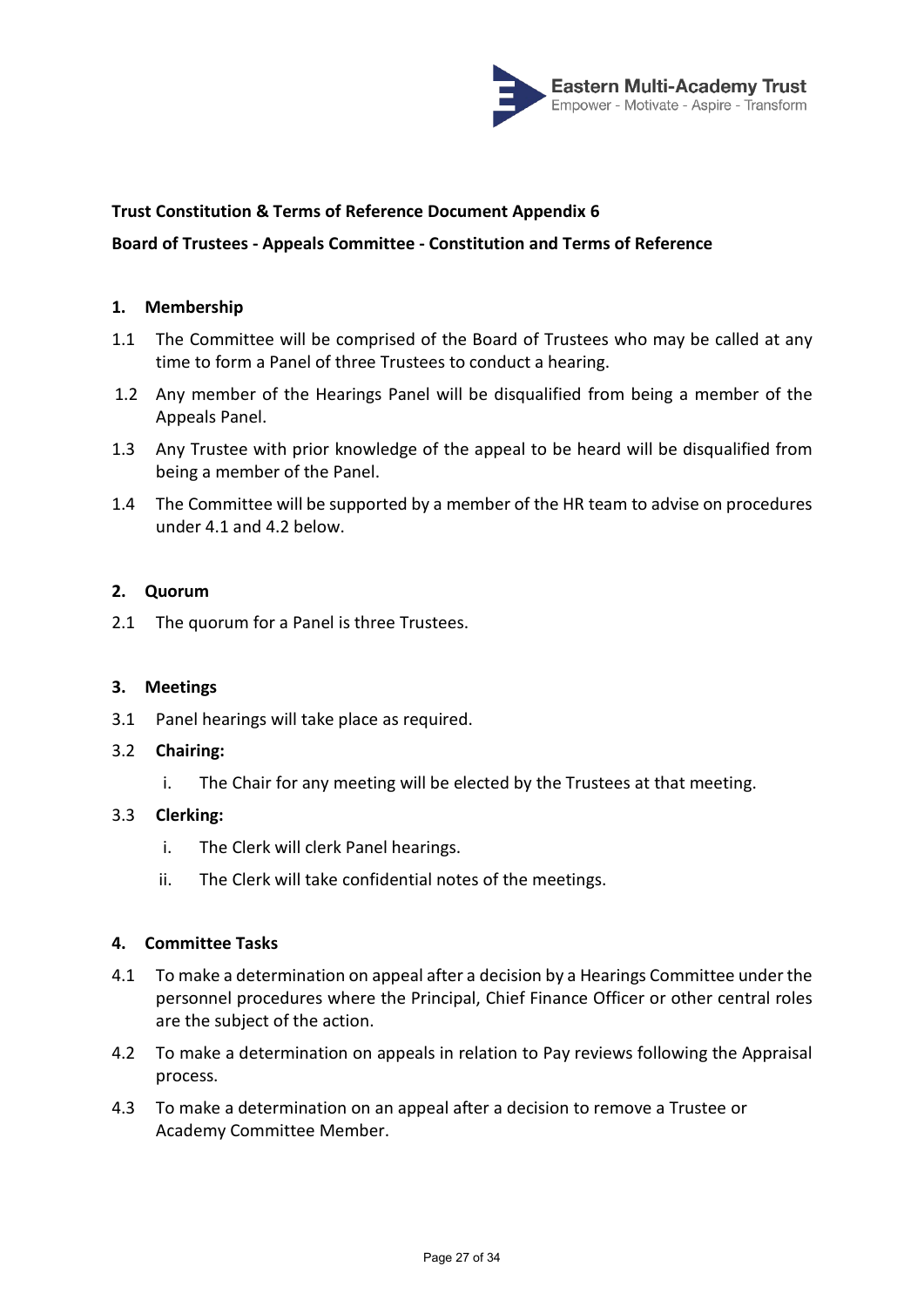

**Academy Committee (AC)- Constitution and Terms of Reference**

# **1. Membership**

- 1.1 The Master Funding Agreement provides that the membership of an AC shall be for the Trust to decide, but the Trust will, as a minimum, ensure that:
	- i. a minimum of two parents of a student at the Academy (to be elected by the parents of registered students of the Academy) shall be a member of the AC;
	- ii. Trustees may be members of an AC.
- 1.2 In accordance with this provision the Trust has determined that the following numbers and categories of governors shall be appointed:
	- i. a maximum of 8 Community Governors (AC Members appointed by the Trust);
	- ii. 2 Parent Governors (AC Members elected by parents);
	- iii. The AC may appoint up to two co-opted Academy Committee Members.

# **2. Quorum**

2.1 The quorum for a meeting of the Academy Committee Members and any vote on any matter thereat, shall be three Academy Committee Members, or, where greater, any one half (rounded up to a whole number) of the total number of Academy Committee Members holding office at the date of the meeting.

# **3. Meetings**

3.1 The Board has determined that each AC shall hold at least one meeting each term, the calendar of meeting dates to be agreed at the start of each academic year.

# 3.2 **Chair and Vice-chair:**

- i. The Chair shall be appointed by the Trust and the Vice-chair will be elected on an annual basis at the first meeting in the autumn term.
- ii. Where the Chair is absent from any meeting or there is at the time a vacancy in the office of the Chair, the Vice-chair shall act as the chair for the purposes of the meeting. In the absence of the Chair or Vice Chair, AC Members will elect a temporary replacement from among the AC Members present at the meeting.
- iii. Where there is an equal division of votes, the Chair shall have a casting vote in addition to any other vote they may have.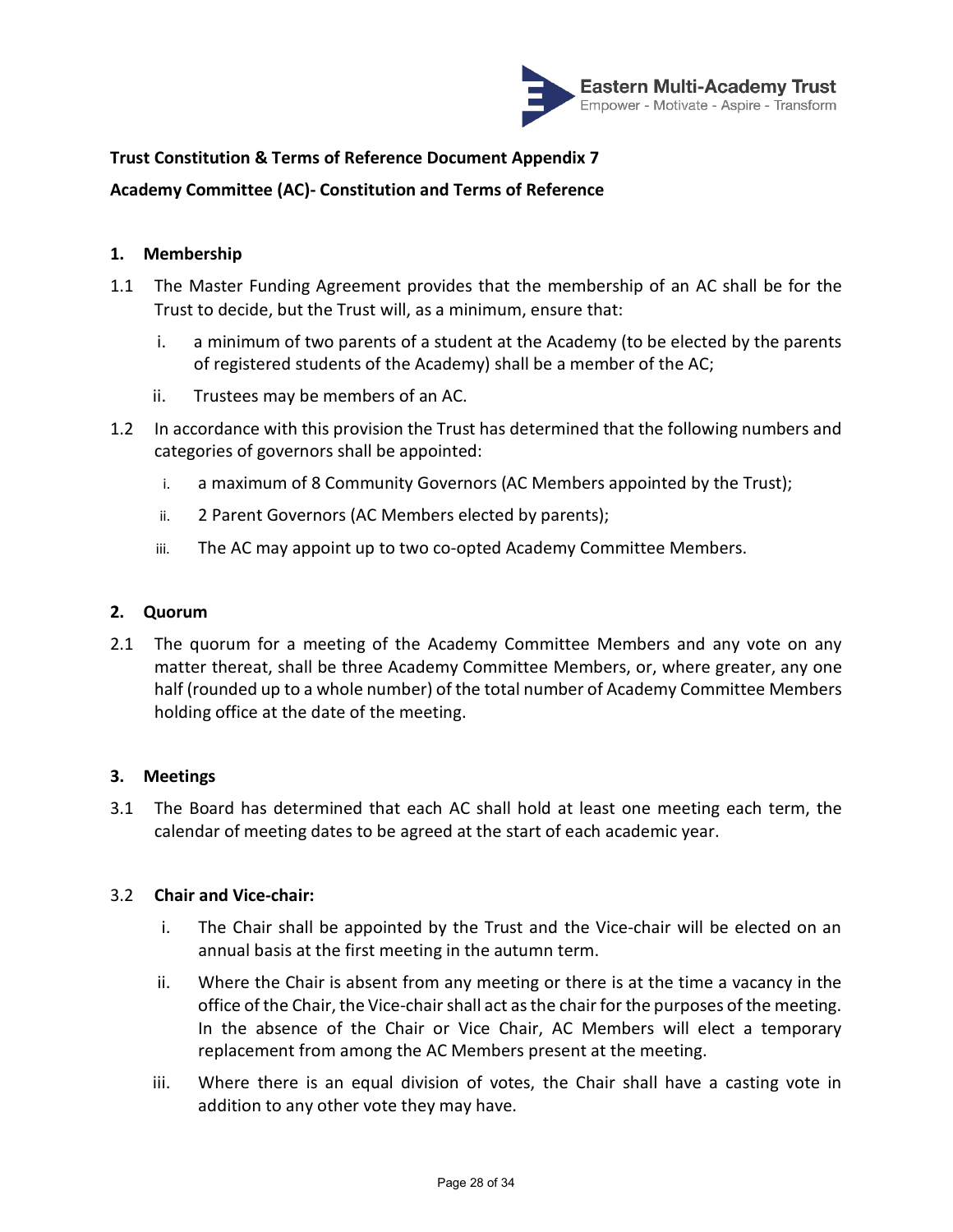

# 3.3 **Clerking:**

- i. The Clerk will circulate an agenda for each meeting and papers at least 7 clear days before an AC meeting.
- ii. The Clerk will make notes of the meeting.

# **4. Delegated Powers**

- 4.1 The Board has agreed a formal schedule of matters reserved for its decision, i.e. those matters which should not be delegated. As provided by article 105 of the Articles, within the Scheme of Delegation the Board has delegated to Academy Committees such of its powers or functions as it considers desirable, to be exercised by them. Those delegations may be made subject to any conditions the Board may impose and may be revoked or altered.
- 4.2 In the event of a need to make genuinely urgent decisions between meetings of the AC, and where appropriate in consultation with the Principal, the Chair of the AC may take action on behalf of the AC, within the terms of the power delegated to the Academy Committee. The decisions taken and the reasons for urgency will be explained fully at the next meeting of the AC and Board and minuted accordingly.
- 4.3 The AC may set up sub-committees and /or working groups to help in the execution of its duties, should it see fit to do so. It is expected that such sub-groups will report back to the AC on their deliberations and recommendations. Delegated powers rest with the AC itself and not with its sub-groups.

# **5. Role**

- 5.1 As provided by the Master Funding Agreement, the role of the Academy Committee shall be to provide advice to the Trust in relation to the functioning of that Academy.
- 5.2 This advisory role will:
	- i. ensure a level of local accountability and representation;
	- ii. serve as a safeguard against centralised decision making by taking account of local circumstances;
	- iii. provide essential local representation of parents and the community.
- 5.3 The Trust must ensure that any advice of the Academy Committee is brought to the attention of the Board.

#### **6. Responsibilities**

6.1 As provided by the Master Funding Agreement the responsibilities of ACs shall be for the Trust to decide.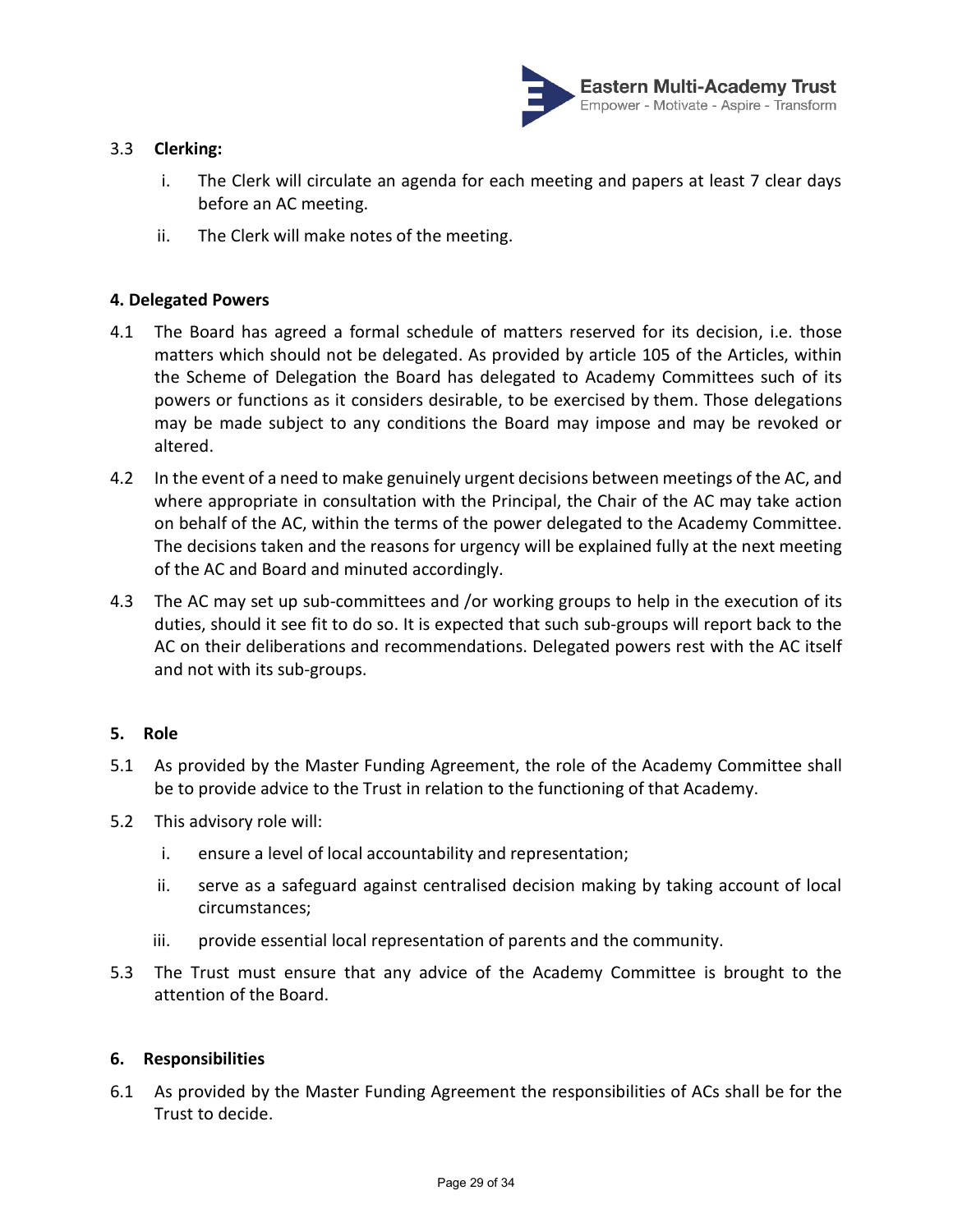

- 6.2 In furtherance of this provision the Trust has determined that ACs shall discharge the powers and function as delegated to them, most particularly by advising on / recommending and monitoring a matter so delegated.
- 6.3 To be accountable to the community and to those who fund the academy trust for the quality of education the academy provides.
- 6.4 To hold to account the Principal and staff.

# **7. Tasks**

- 7.1 ACs will support the Principal by:
	- i. contributing to, reviewing and monitoring progress against the Academy Development Plan (ADP) and Academy Self Evaluation Form (SEF) with a view to achieving sustained school improvement;
	- ii. working to raise standards by regularly monitoring students' academic progress, attainment and achievement against targets including those students with SEN / for whom English is an additional language / who are Most Able / with a disability / with Pupil Premium funding/ who are Looked After Children (LAC);
	- iii. reviewing and monitoring the quality of teaching and its impact on learning;
	- iv. monitoring the quality and scope of the curriculum and its impact upon learning and achievement;
	- v. reviewing the academy's safeguarding and child protection procedures;
	- vi. ensuring provision for the spiritual, moral, social and cultural (SMSC) development of students; personal, social, health education (PSHE) and citizenship and the promotion of modern British values and strategies to avoid radicalisation;
	- vii. having oversight of issues relating to admissions and attendance;
	- viii. monitoring student behaviour and discipline, including exclusions, and promoting student welfare;
	- ix. assessing the academy's annual budget for submission to and approval by the Trust Board especially in relation to the academy's development priorities;
	- x. ensuring the academy works within its budget by monitoring management accounts and financial issues;
	- xi. reviewing the academy risk register and the implementation of mitigating actions;
	- xii. contributing to the development and review of an appropriate staffing structure, and ensuring that the performance management of staff is robust and focused on the academy's strategic priorities and on improving outcomes;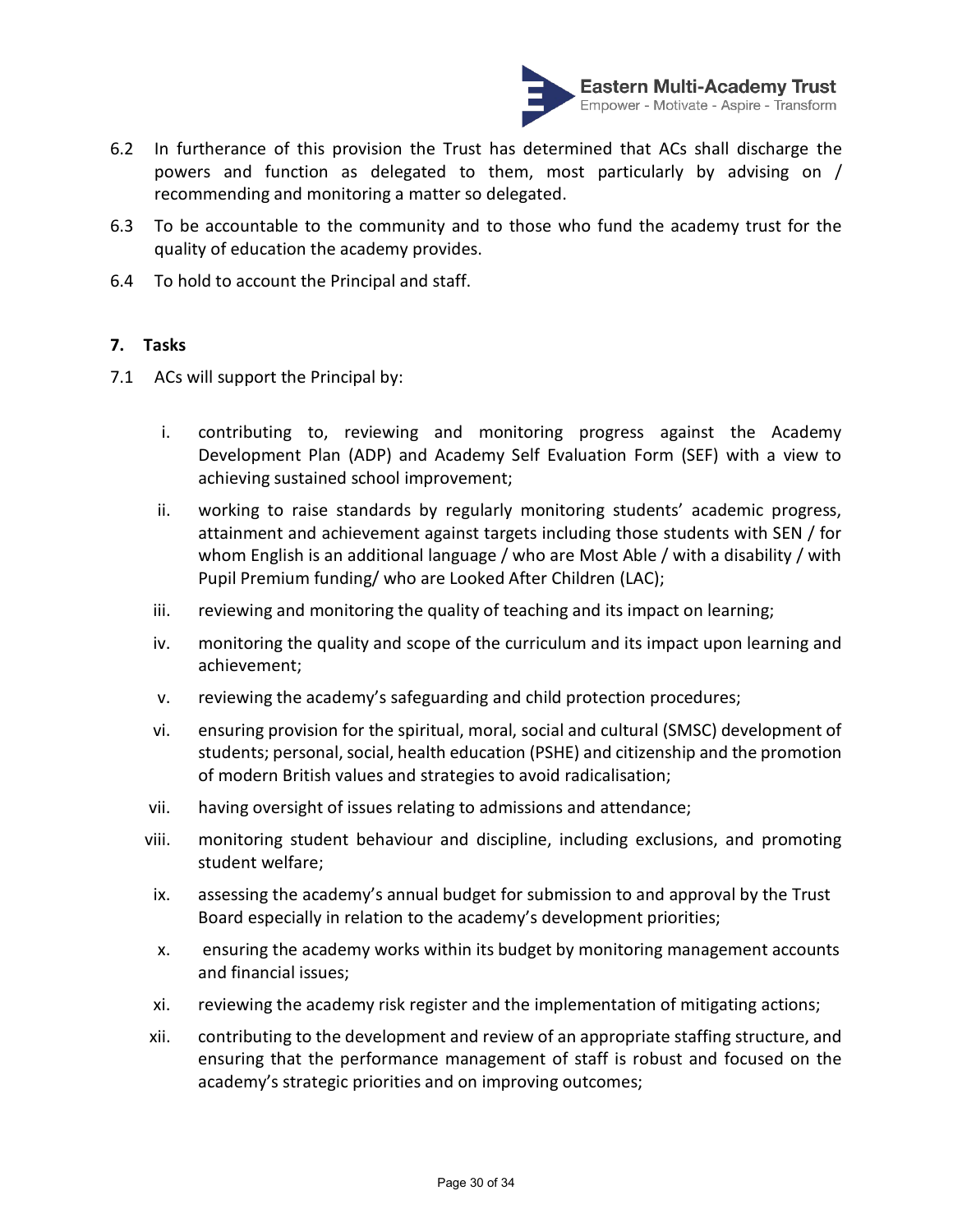

- xiii. developing effective links within the academy's community, including the active engagement of key stakeholders such as parents;
- xiv. seeking to benefit from collaboration with other academies/schools with the aim of improving economic efficiencies or identifying and implementing best practice;
- xv. having oversight of the effects of the premises / accommodation / equipment on the provision of education;
- xvi. overseeing and monitoring the academy's activities relating to the security of academy premises and equipment; and the programme of repairs and maintenance;
- xvii. monitoring academy health & safety activity and implementation;
- xviii. monitoring the promotion of inclusion, equality and diversity;
- xix. providing panel members for exclusion hearings and appeals, when needed;
- xx. having oversight of procedures for handling complaints and providing complaints panel members, when needed;
- 7.2 To receive reports from members of staff and to study data and information (both internal and external) about matters relating to any of the issues listed in their terms of reference.
- 7.3 To engage fully with any inspection of the academy, whether by the Trust Board, Regional Schools Commissioner, Ofsted or any other appropriate public body to whom the academy is accountable;
- 7.4 To respond to relevant issues in an Ofsted report and ensure priority areas for development identified by Ofsted and/or by the Trust Board are addressed.
- 7.5 To monitor and evaluate at regular intervals the policies and documents allocated for review and approval by the AC, as identified in the Policy Approval Schedule.
- 7.6 To make structured visits to the academy when and where appropriate to inform decisionmaking.
- 7.7 To bring relevant matters, issues, concerns and recommendations to the attention of the Board of Trustees and /or members of the Trust's executive team.
- 7.8 To ensure that any pecuniary or conflicts of interest are declared at each meeting by everyone present.
- 7.9 To undertake the role of 'critical friend' of the academy's senior leadership team by:
	- i. offering support, constructive advice, a sounding board for ideas, a second opinion on proposals and help where needed;
	- ii. challenging, asking questions, requesting information, improving proposals and seeking to arrive at the best solution;
	- iii. holding senior leaders to account for all aspects of the academy's performance;
	- iv. acting as an advocate promoting the interests of the academy trust, its academy and students to the community.
	- v. monitoring the implementation and impact of the decisions it has made.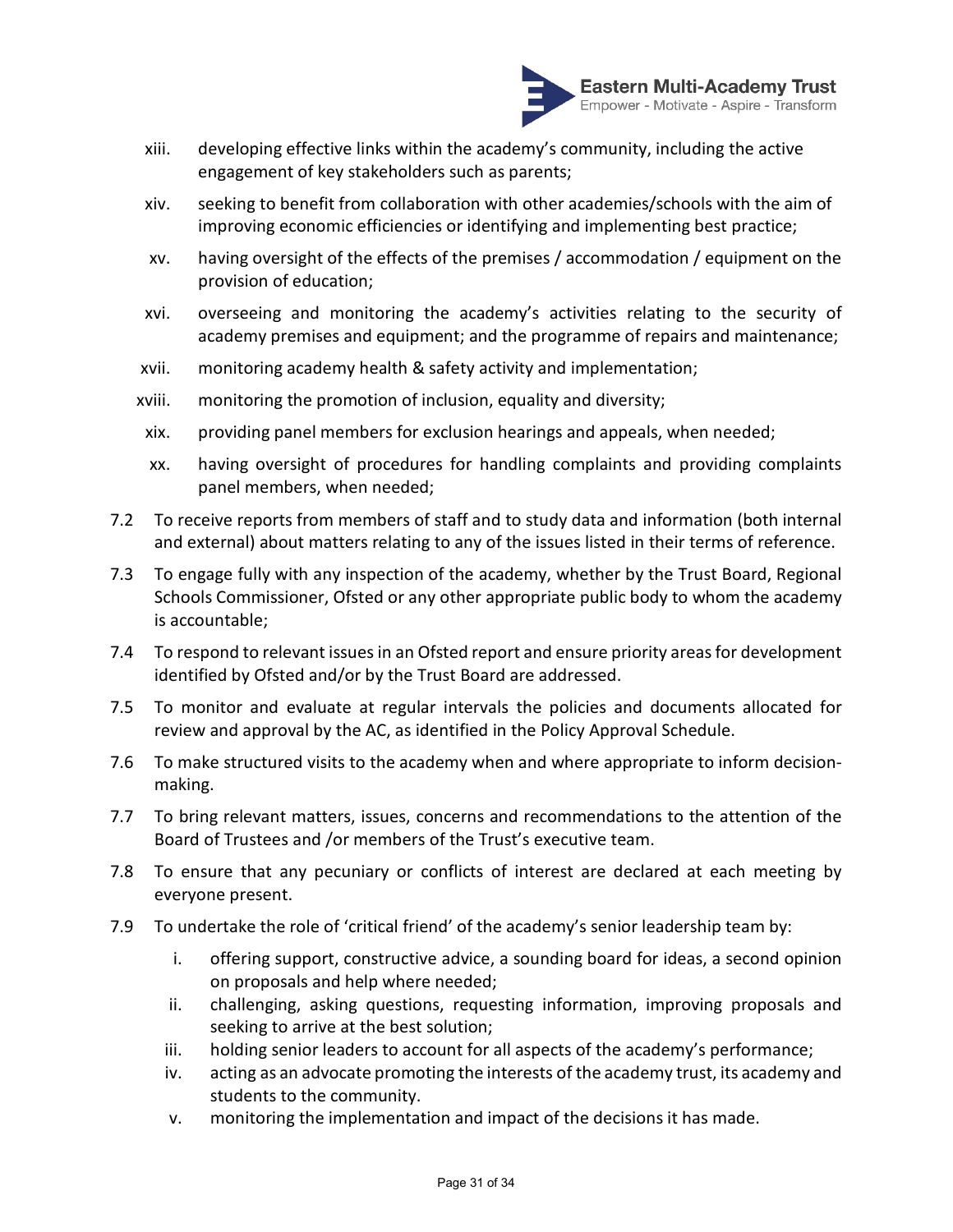

# **Academy Committee (AC) Learner Discipline Committee - Constitution and Terms of Reference**

## **1. Membership**

- 1.1 The Committee will be comprised of the members of any of the Trust's ACs who may be called at any time to form a Panel of three Academy Committee Members to conduct a hearing.
- 1.2 Any Academy Committee Member with prior knowledge of the student or the incident will be disqualified from being a member of the Panel.
- 1.3 All Academy Committee Members must undertake training to enable them to carry out their roles effectively.

#### **2. Quorum**

2.1 The quorum for a Panel is three Academy Committee Members.

#### **3. Meetings**

3.1 Panel Hearings will take place as required and in accordance with statutory time limits.

#### 3.2 **Chairing:**

i. The Chair for any meeting will be elected by the Academy Committee Members at the Panel hearing.

#### 3.3 **Clerking:**

i. The Clerk will take confidential notes of the meetings.

- 4.1 To consider representations from parents in the case of exclusions of 5 days or less.
- 4.2 To consider representations from parents in the case of exclusions totalling more than 5 but not more than 15 school days in one term.
- 4.3 To consider the appropriateness of any permanent exclusion or any exclusion where one or more fixed period exclusions total more than 15 school days in one term or where a student is denied the chance to take a public examination.
- 4.4 To make recommendations where necessary on the working of the Behaviour Policy.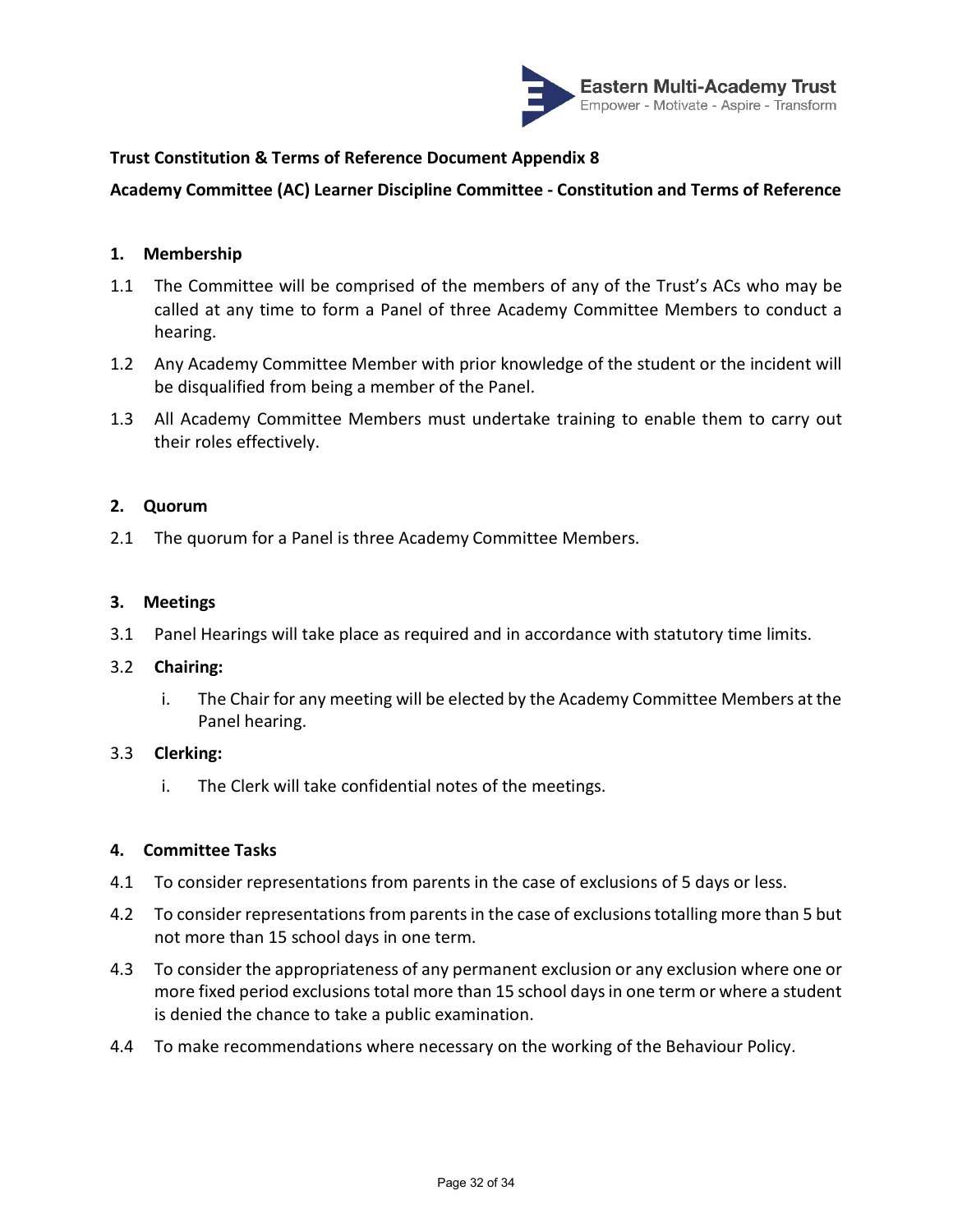

# **Academy Committee (AC) Hearings Committee - Constitution and Terms of Reference**

#### **1. Membership**

- 1.1 The Committee will be comprised of the members of any of the Trust's ACs who may be called at any time to form a Panel of three Academy Committee Members to conduct a hearing.
- 1.2 Any Academy Committee Member with prior knowledge of the matter to be heard will be disqualified from being a member of the Panel.
- 1.3 The Committee will be supported by a member of the HR team to advise on procedures under 4.1 below.

#### **2. Quorum**

2.1 The quorum for the Panel is three Academy Committee Members.

#### **3. Meetings**

3.1 Panel hearings will take place as required.

#### 3.2 **Chairing:**

i. The Chair for any meeting will be elected by the Academy Committee Members at the Panel hearing.

#### 3.3 **Clerking:**

i. The Clerk will take confidential notes of the meetings.

- 4.1 To make any decisions relating to any member of Academy staff other than a Principal under the personnel procedures (unless delegated to the Principal).
- 4.2 To make any determination or decision under the Complaints Policy for parents and others.